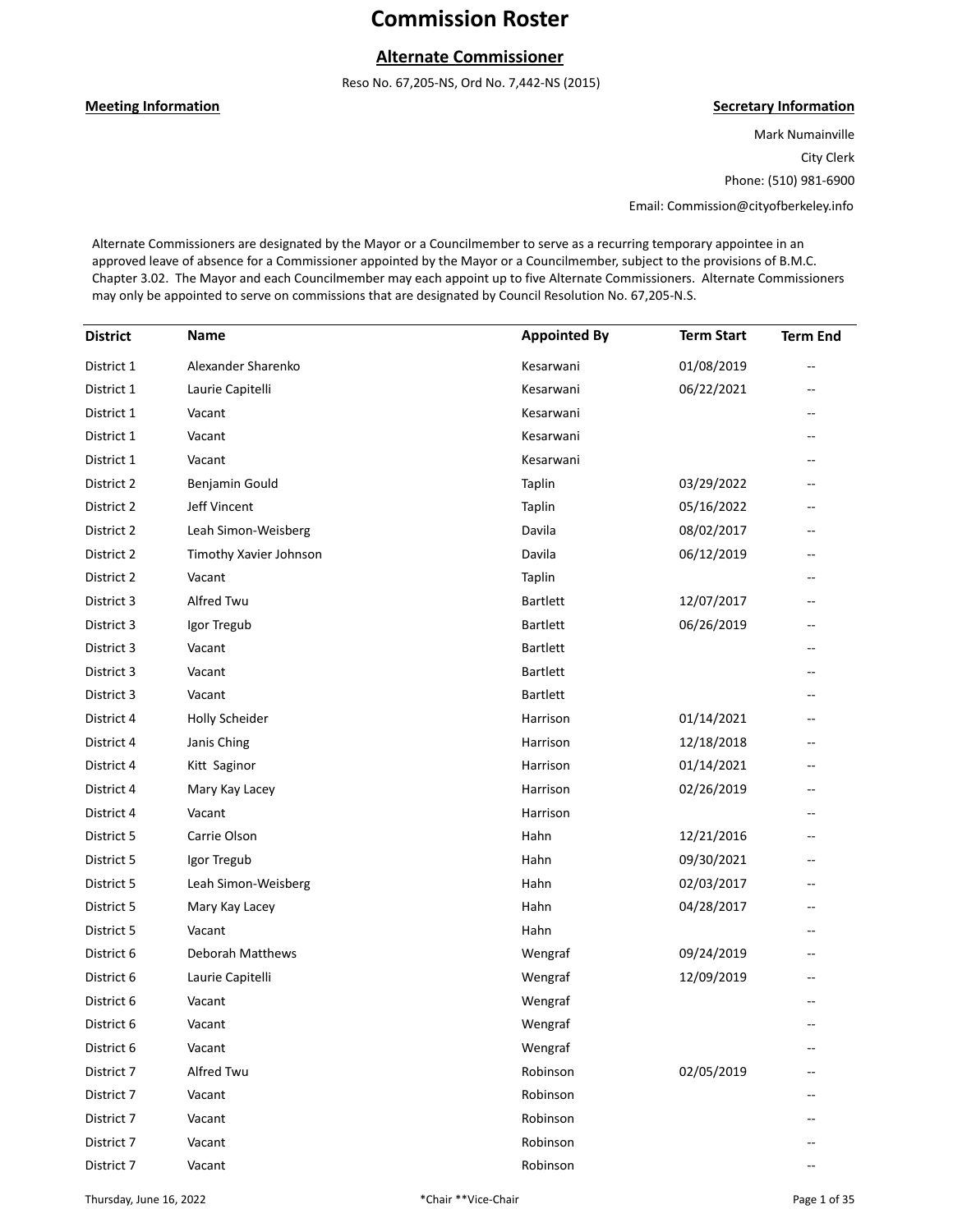## **Alternate Commissioner**

Reso No. 67,205-NS, Ord No. 7,442-NS (2015)

#### **Meeting Information**

#### **Secretary Information**

Mark Numainville City Clerk Phone: (510) 981-6900

Email: Commission@cityofberkeley.info

Alternate Commissioners are designated by the Mayor or a Councilmember to serve as a recurring temporary appointee in an approved leave of absence for a Commissioner appointed by the Mayor or a Councilmember, subject to the provisions of B.M.C. Chapter 3.02. The Mayor and each Councilmember may each appoint up to five Alternate Commissioners. Alternate Commissioners may only be appointed to serve on commissions that are designated by Council Resolution No. 67,205-N.S.

| <b>District</b> | <b>Name</b>         | <b>Appointed By</b> | <b>Term Start</b> | <b>Term End</b>          |
|-----------------|---------------------|---------------------|-------------------|--------------------------|
| District 8      | Alexander Sharenko  | Droste              | 09/10/2019        | $\overline{\phantom{a}}$ |
| District 8      | Jeff Vincent        | <b>Droste</b>       | 03/29/2016        | --                       |
| District 8      | Savlan Hauser       | Droste              | 03/06/2017        | $\overline{\phantom{a}}$ |
| District 8      | Vacant              | <b>Droste</b>       |                   | --                       |
| District 8      | Vacant              | <b>Droste</b>       |                   | $- -$                    |
| Mayor           | Carrie Olson        | Arreguin            | 08/02/2018        | $\qquad \qquad -$        |
| Mayor           | Dominique Walker    | Arreguin            | 08/05/2020        | --                       |
| Mayor           | Leah Simon-Weisberg | Arreguin            | 08/24/2018        | $- -$                    |
| Mayor           | Vacant              | Arreguin            |                   | $- -$                    |
| Mayor           | Vacant              | Arreguin            |                   | $- -$                    |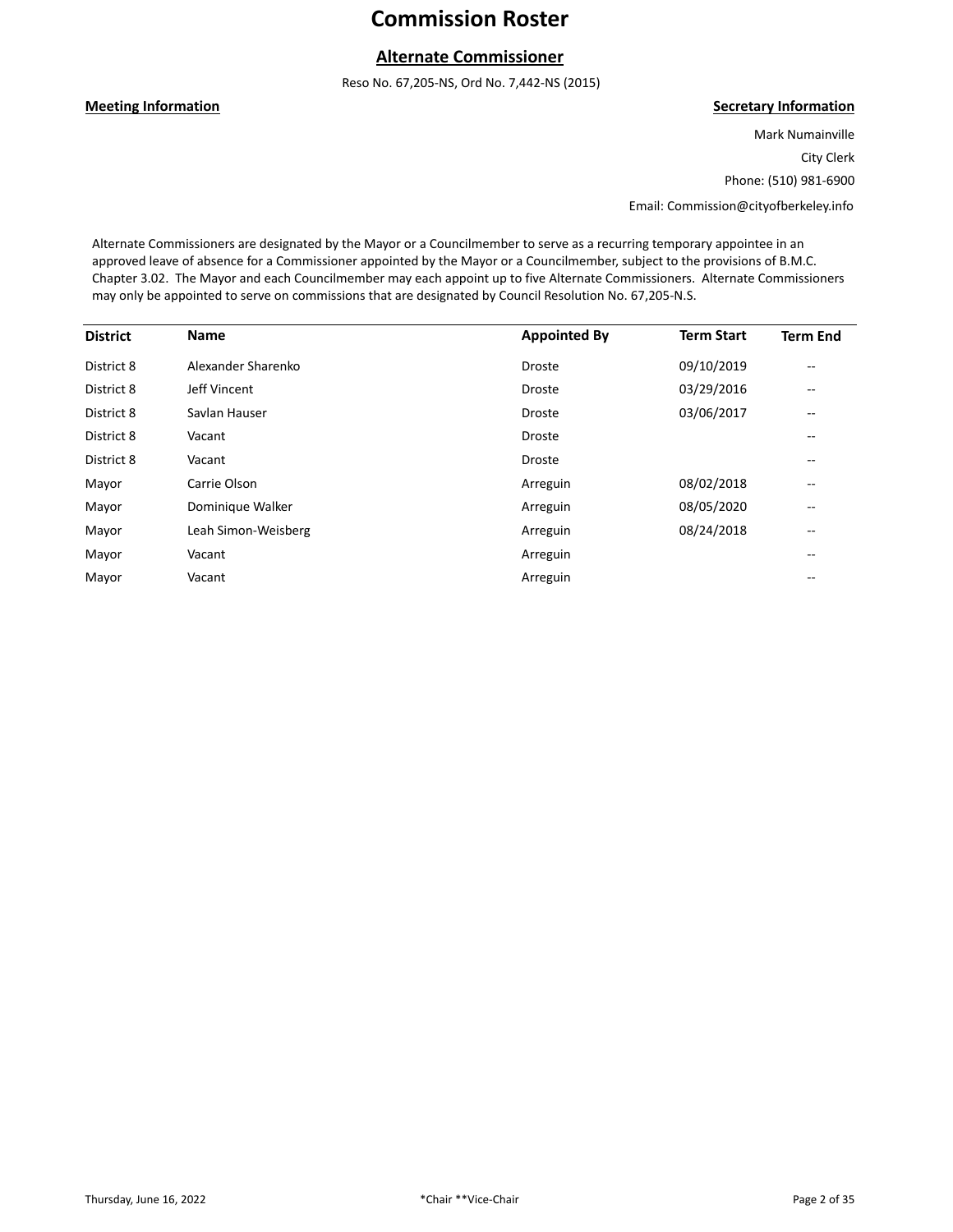## **Board of Library Trustees**

B.M.C. 3.04 (1939)

### **Meeting Information**

Contact Secretary for Location Various Berkeley Libraries

1st Wednesday - 6:30 PM

#### **Secretary Information**

Theresa Mayer Library Phone: (510)981-6108

Email: tmayer@cityofberkeley.info

Charged with management and control of the Berkeley Public Library under Section 30 of the Charter. Formulates major policies and long-range plans for the Library. Four members are appointed by the Council for a term of four years. The fifth member is a Councilmember, also appointed by the Council, whose term expires on December 1 of the year their Council term expires.

| <b>District</b> | <b>Name</b>           | <b>Appointed By</b> | <b>Term Start</b> | <b>Term End</b> |
|-----------------|-----------------------|---------------------|-------------------|-----------------|
| Council Liaison | Sophie Hahn**         | Council             | 12/15/2020        | 12/01/2024      |
| Library         | Amy Roth*             | Council             | 01/04/2022        | 01/03/2026      |
| Library         | <b>Beverly Greene</b> | Council             | 08/31/2021        | 08/31/2025      |
| Library         | Diane Davenport       | Council             | 04/04/2017        | 05/15/2023      |
| Library         | John Selawsky         | Council             | 05/16/2020        | 05/16/2024      |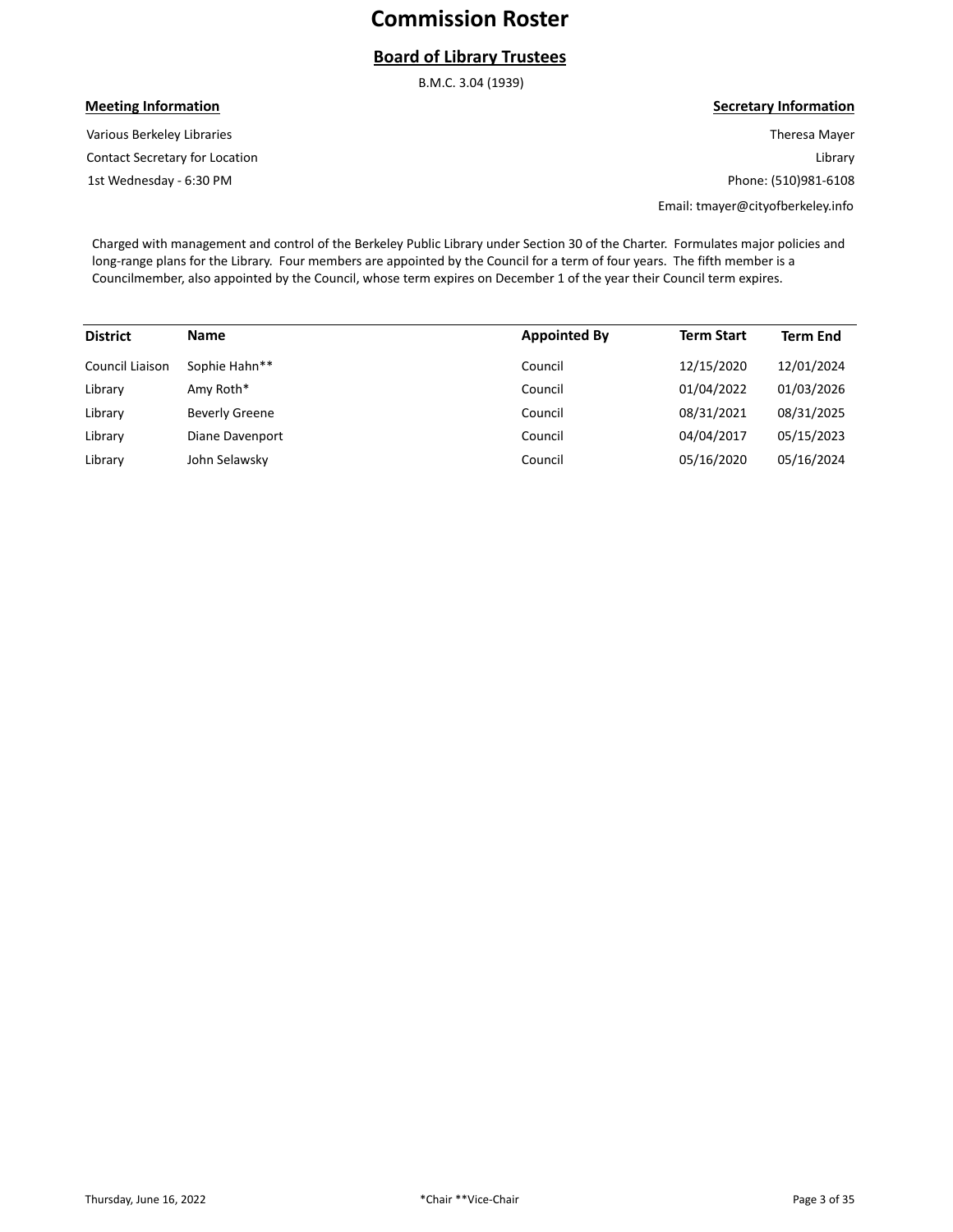## **Cannabis Commission**

BMC 12.26.110 (2008) INITIATIVE Amended 05/16/2017

#### **Meeting Information**

1st Thursday - 2:00 PM 2180 Milvia Street Redwood Room, 6th Floor **Secretary Information** Allison Riemer

Planning & Development Department Phone: (510) 981-7433

Email: ariemer@cityofberkeley.info

To ensure that cannabis provision in Berkeley is conducted in a safe and orderly manner to protect the welfare of Qualified Patients and the community. The commission shall consist of nine members. At least one commissioner shall be a member of a medical cannabis dispensary, one shall be a member of a collective that is not a dispensary, and one shall be a cultivator who is not primarily associated with a single dispensary and provides medical cannabis to more than one dispensary.

| <b>District</b> | <b>Name</b>      | <b>Appointed By</b> | <b>Term Start</b> | <b>Term End</b>          |
|-----------------|------------------|---------------------|-------------------|--------------------------|
|                 |                  |                     |                   |                          |
| District 1      | Vacant           | Kesarwani           |                   | $\overline{\phantom{m}}$ |
| District 2      | Vacant           | Taplin              |                   | --                       |
| District 3      | Raymond Robinson | <b>Bartlett</b>     | 06/14/2021        | $\overline{\phantom{m}}$ |
| District 4      | Owen Poindexter  | Harrison            | 03/27/2019        | $\overline{\phantom{m}}$ |
| District 5      | Vacant           | Hahn                |                   | $\overline{\phantom{m}}$ |
| District 6      | Vacant           | Wengraf             |                   | --                       |
| District 7      | Vacant           | Robinson            |                   | $\overline{\phantom{m}}$ |
| District 8      | Vacant           | <b>Droste</b>       |                   | --                       |
| Mayor           | Ezra Malmuth     | Arreguin            | 04/01/2019        | --                       |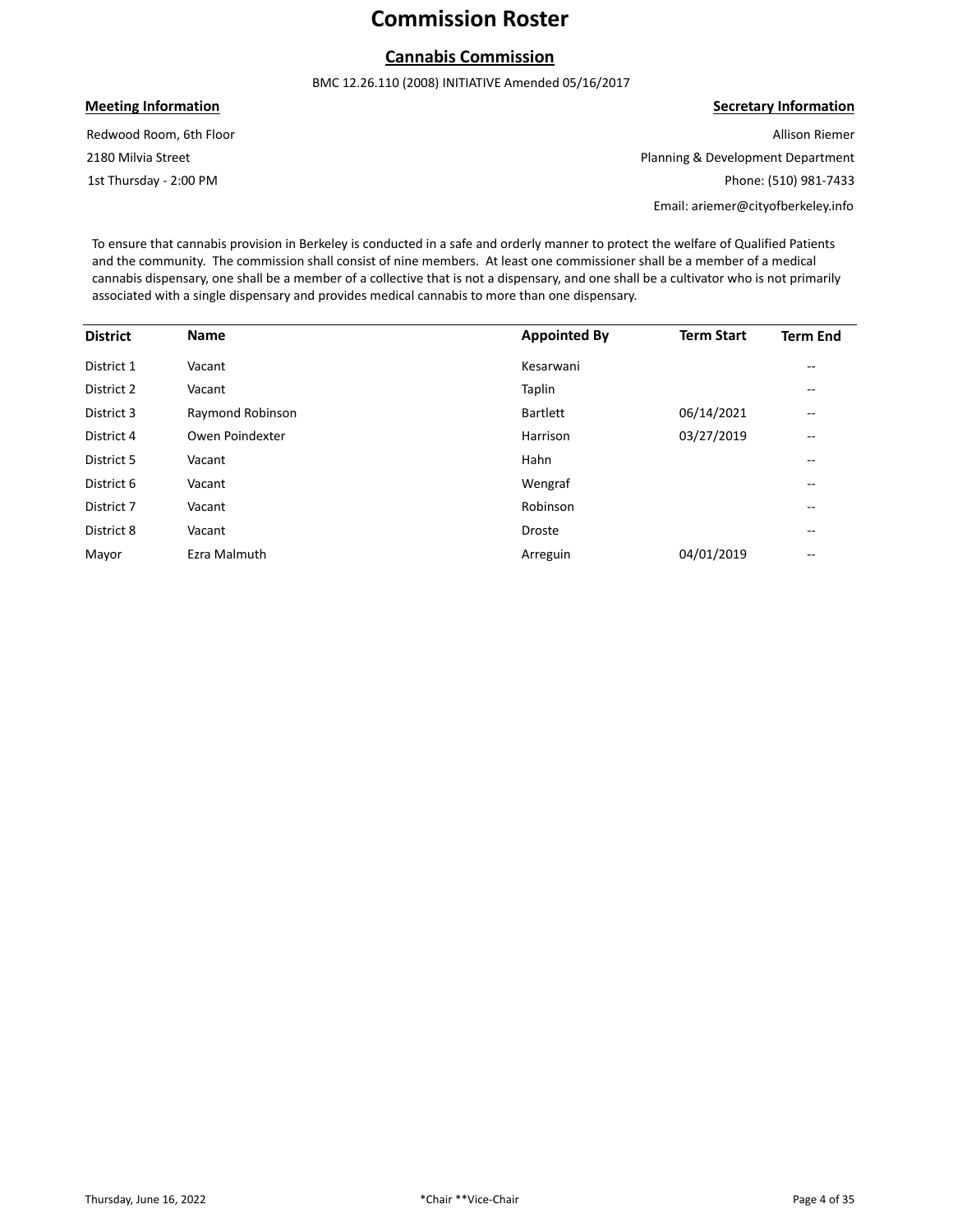### **Civic Arts Commission**

B.M.C. 3.12 (1980)

### **Meeting Information**

4th Wednesday - 6:30 PM 1901 Russell Street Berkeley Public Library, South Branch

#### **Secretary Information**

Jennifer Lovvorn Office of Economic Development Phone: (510)981-7533 Email: jlovvorn@cityofberkeley.info

Charged with promoting the arts and urban beautification.

| <b>District</b> | <b>Name</b>          | <b>Appointed By</b> | <b>Term Start</b> | <b>Term End</b>          |
|-----------------|----------------------|---------------------|-------------------|--------------------------|
| District 1      | Matthew Passmore     | Maio                | 06/30/2016        | $\overline{\phantom{m}}$ |
| District 2      | Cameron Jon Woo      | Taplin              | 12/07/2021        | $\qquad \qquad -$        |
| District 3      | Marie La             | <b>Bartlett</b>     | 03/23/2022        | $- -$                    |
| District 4      | Lisa Bullwinkel**    | Harrison            | 04/23/2018        | $\qquad \qquad -$        |
| District 5      | Elizabeth (Liz) Ozol | Capitelli           | 11/19/2015        | $\qquad \qquad -$        |
| District 6      | Dana Brooke Blecher  | Wengraf             | 05/04/2018        | $\qquad \qquad -$        |
| District 7      | Modesto Covarrubias* | Robinson            | 01/14/2019        | $\qquad \qquad -$        |
| District 8      | Riti Dhesi           | Droste              | 01/19/2021        | $- -$                    |
| Mayor           | Kim Anno             | Arreguin            | 04/12/2017        | --                       |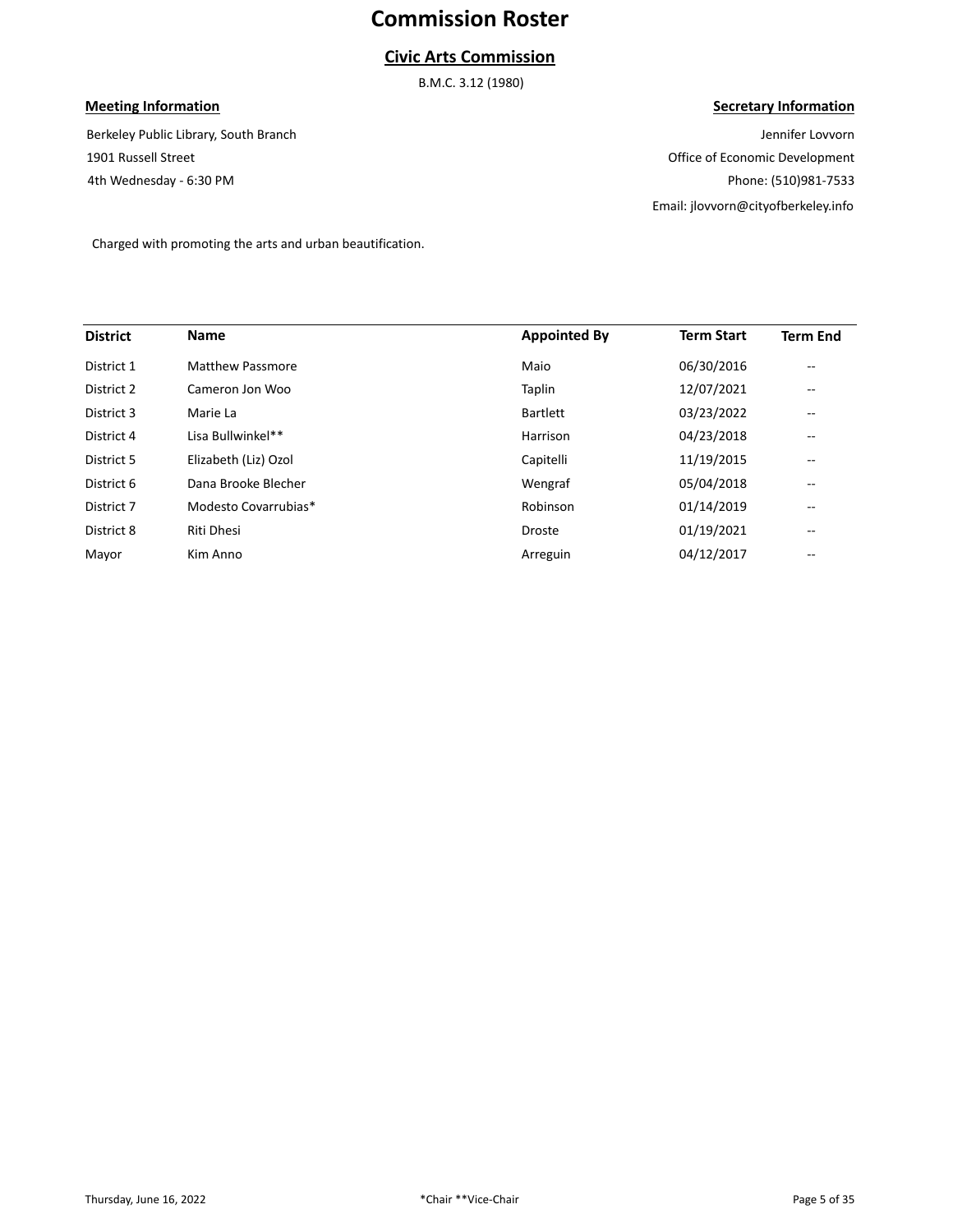### **Commission on Aging**

B.M.C. 3.16 (1970)

### **Meeting Information**

3rd Wednesday - 1:00 PM 2939 Ellis St South Berkeley Senior Center

**Secretary Information** Richard Castrillon Health, Housing & Community Services Department Phone: (510) 981-7777 Email: rcastrillon@cityofberkeley.info

To enhance the quality of life for people 55 years and older in the Berkeley Community, and to increase public awareness of their contributions and needs by actively promoting their health, safety, independence and participation in our community.

| <b>District</b> | <b>Name</b>        | <b>Appointed By</b> | <b>Term Start</b> | <b>Term End</b>          |
|-----------------|--------------------|---------------------|-------------------|--------------------------|
| District 1      | Sasha Futran       | Kesarwani           | 02/25/2021        | $\overline{\phantom{m}}$ |
| District 2      | Penelope Collins   | Davila              | 07/08/2020        | $\overline{\phantom{m}}$ |
| District 3      | Rose Ann Cochran** | <b>Bartlett</b>     | 02/01/2022        | $\qquad \qquad -$        |
| District 5      | Vacant             | Hahn                |                   | $\qquad \qquad -$        |
| District 6      | George Porter*     | Wengraf             | 06/12/2018        | $\overline{\phantom{m}}$ |
| District 7      | Rose Acampora      | Robinson            | 03/08/2021        | $\overline{\phantom{m}}$ |
| District 8      | Vacant             | <b>Droste</b>       |                   | $- -$                    |
| Mayor           | Vacant             | Arreguin            |                   | $- -$                    |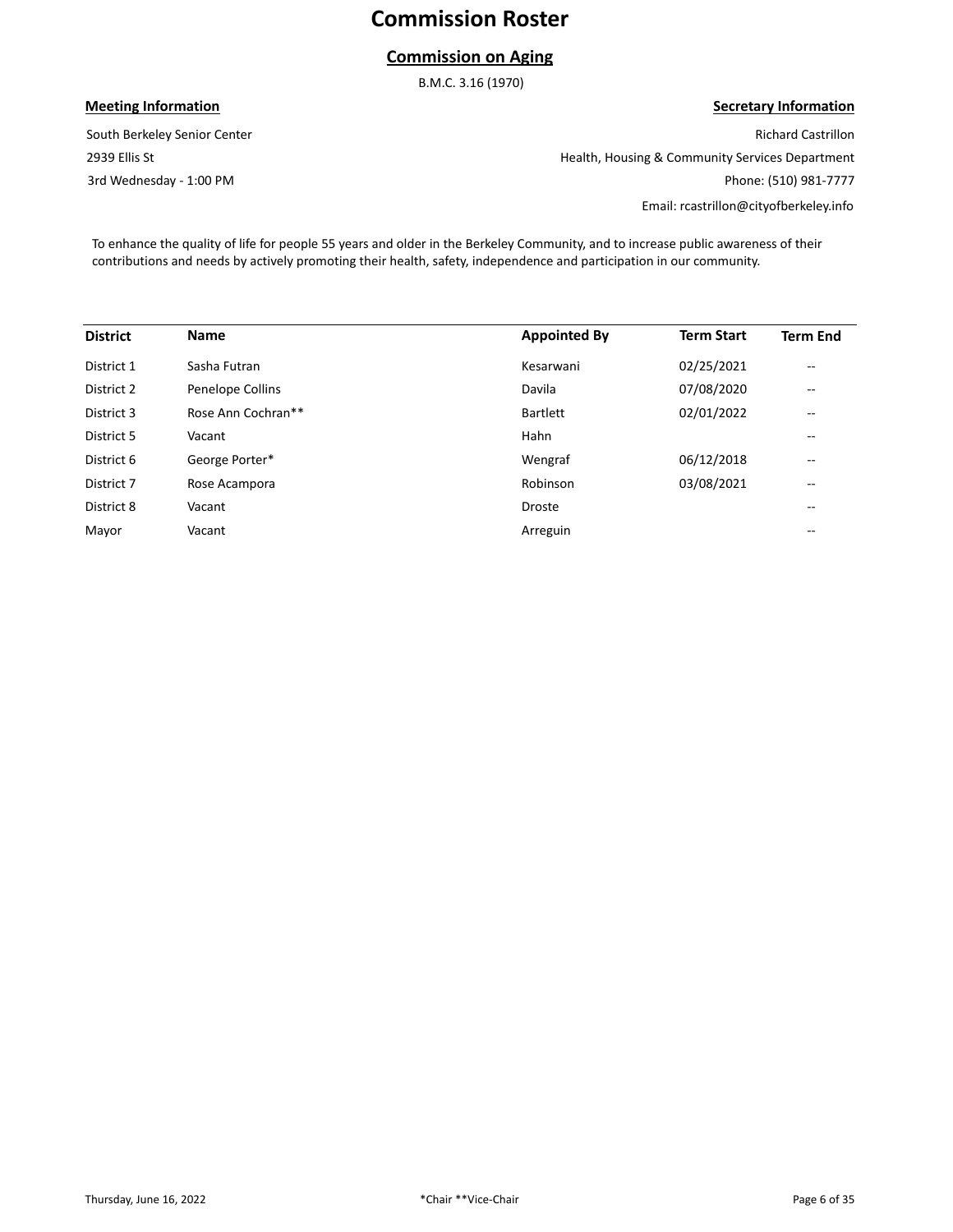## **Commission on Disability**

B.M.C. 3.66 (1986)

### **Meeting Information**

1st Wednesday - 6:30 PM 1947 Center Street Basement Multipurpose Room **Secretary Information**

Dominika Bednarska Public Works Department Phone: (510)981-6418

Email: dbednarska@cityofberkeley.info

Charged with actively promoting the total integration and participation of persons with disabilities into all areas of economic, political, and community life. Membership shall be made up primarily of persons who have disabilities.

| <b>District</b> | <b>Name</b>          | <b>Appointed By</b> | <b>Term Start</b> | <b>Term End</b>                       |
|-----------------|----------------------|---------------------|-------------------|---------------------------------------|
| District 1      | Tamar Michai Freeman | Kesarwani           | 07/06/2020        | $\overline{\phantom{m}}$              |
| District 2      | Helen Walsh*         | Taplin              | 11/03/2021        | $\overline{\phantom{m}}$              |
| District 3      | Vacant               | <b>Bartlett</b>     |                   | $\qquad \qquad -$                     |
| District 4      | Vacant               | Harrison            |                   | $\qquad \qquad -$                     |
| District 5      | Vacant               | Hahn                |                   | $\qquad \qquad -$                     |
| District 6      | Vacant               | Wengraf             |                   | --                                    |
| District 7      | Vacant               | Robinson            |                   | $\overline{\phantom{m}}$              |
| District 8      | Martha Singer        | <b>Droste</b>       | 01/29/2015        | $\hspace{0.05cm}$ – $\hspace{0.05cm}$ |
| Mayor           | Vacant               | Arreguin            |                   | $\overline{\phantom{m}}$              |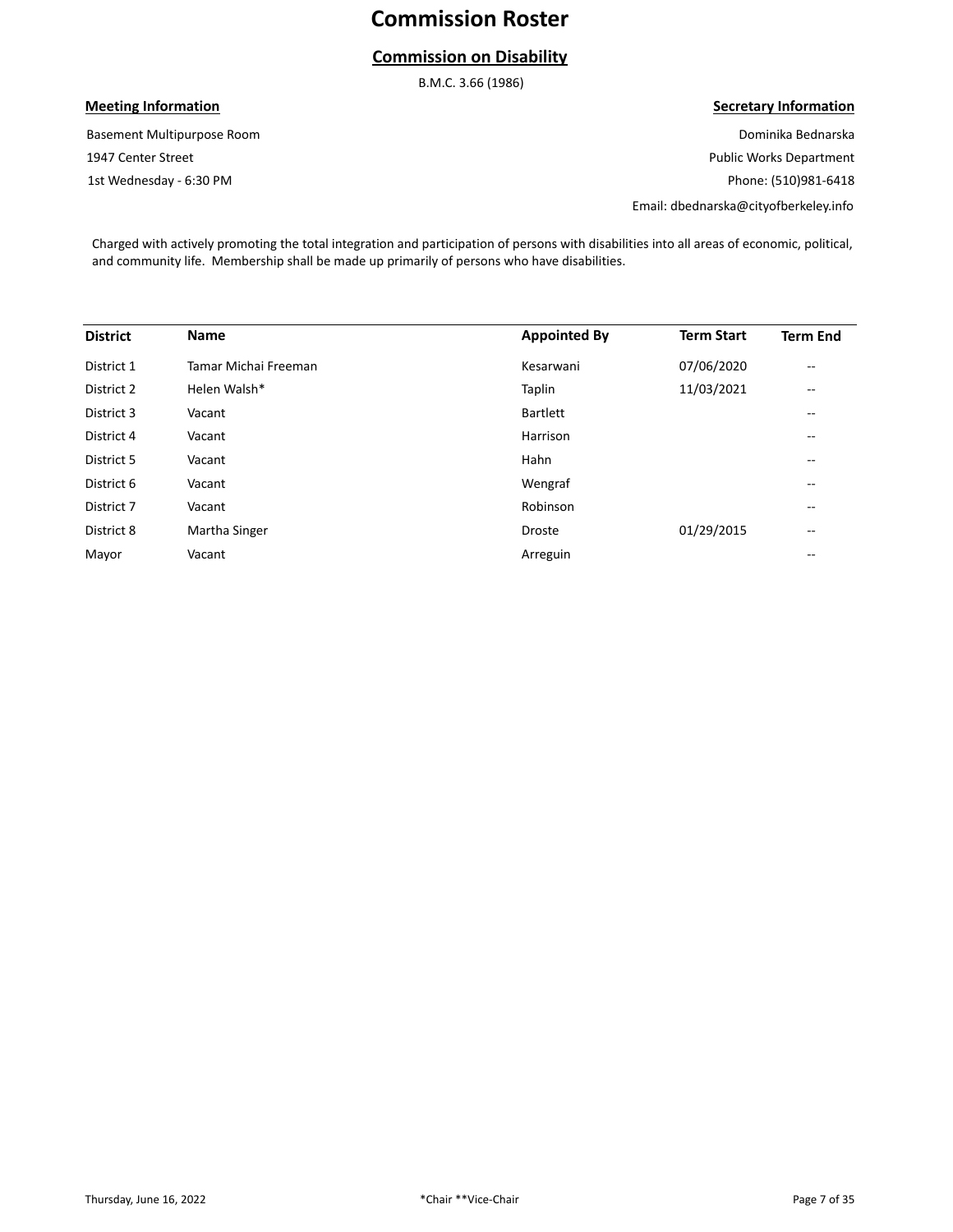## **Commission on Labor**

B.M.C. 3.62 (1986)

## South Berkeley Sr. Ctr. **Meeting Information**

2939 Ellis Street

3rd Wednesday (every other month) - 7:00 PM

**Secretary Information** Joshua Oehler Health, Housing & Community Services Department

Phone: (510)981-5408

Email: joehler@cityofberkeley.info

Establishes policy in the area of labor by preparing reports, developing information and referral services, observing and reviewing labor disputes, and promoting equal rights. Desirable criteria for appointment: membership in labor organizations, or to reflect affirmative action guidelines.

| <b>District</b> | <b>Name</b>       | <b>Appointed By</b> | <b>Term Start</b> | <b>Term End</b>          |
|-----------------|-------------------|---------------------|-------------------|--------------------------|
| District 1      | Jonathan Harlow** | Kesarwani           | 08/06/2019        | $-$                      |
| District 2      | Alex Osborne      | Taplin              | 01/29/2021        | $- -$                    |
| District 3      | Monica Jones      | <b>Bartlett</b>     | 07/20/2021        | $\overline{\phantom{m}}$ |
| District 4      | Jane Scantlebury  | Harrison            | 10/26/2021        | $\overline{\phantom{m}}$ |
| District 5      | Andy Katz         | Hahn                | 09/22/2021        | $\overline{\phantom{m}}$ |
| District 6      | Kyle Schriner     | Wengraf             | 08/28/2017        | --                       |
| District 7      | Rafael Botello    | Robinson            | 12/06/2019        | --                       |
| District 8      | Vacant            | <b>Droste</b>       |                   | --                       |
| Mayor           | Michael J. Berne* | Arreguin            | 03/06/2020        | --                       |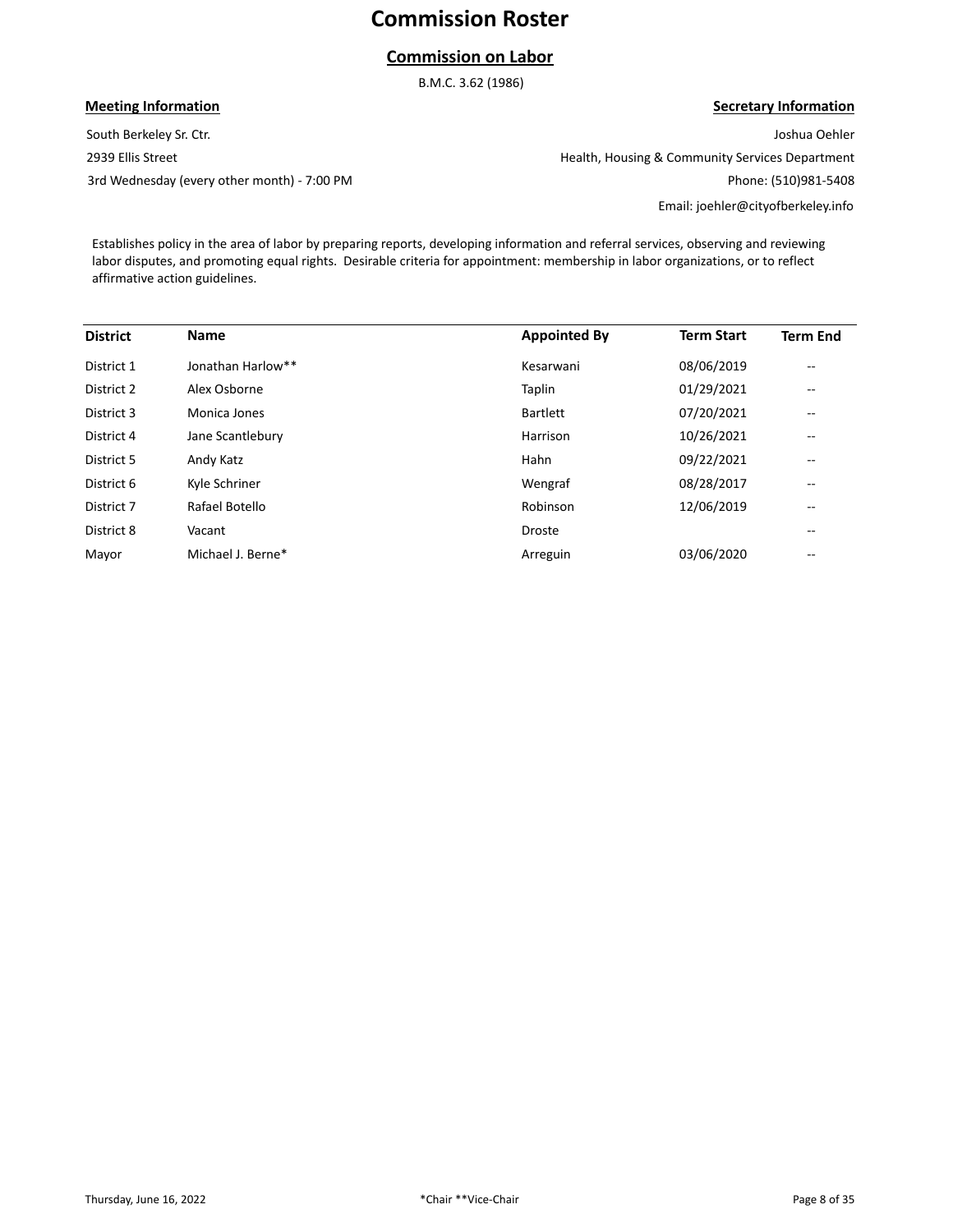## **Commission on the Status of Women**

B.M.C. 3.48 (1981)

### **Meeting Information**

3rd Wednesday - 6:00 PM 2180 Milvia Street Cypress Room, 1st Floor

#### **Secretary Information**

Shallon Allen City Manager's Office Phone: (510)981-7071 Email: SLAllen@CityofBerkeley.info

Seeks improvement of all conditions affecting women and advocates women's issues.

| <b>District</b> | <b>Name</b>         | <b>Appointed By</b> | <b>Term Start</b> | <b>Term End</b>   |
|-----------------|---------------------|---------------------|-------------------|-------------------|
| District 1      | Vacant              | Kesarwani           |                   | $\qquad \qquad -$ |
| District 2      | Vacant              | Taplin              |                   | $- -$             |
| District 3      | Malyn Deguzman*     | <b>Bartlett</b>     | 12/17/2021        | $- -$             |
| District 4      | Jennifer Shanoski** | Harrison            | 06/22/2017        | $\qquad \qquad -$ |
| District 5      | Vacant              | Hahn                |                   | $\qquad \qquad -$ |
| District 6      | Carole Marasovic    | Wengraf             | 11/16/2021        | $\qquad \qquad -$ |
| District 7      | Vacant              | Robinson            |                   | $- -$             |
| District 8      | Tasha Henneman      | <b>Droste</b>       | 10/21/2021        | $- -$             |
| Mayor           | Vacant              | Arreguin            |                   | $- -$             |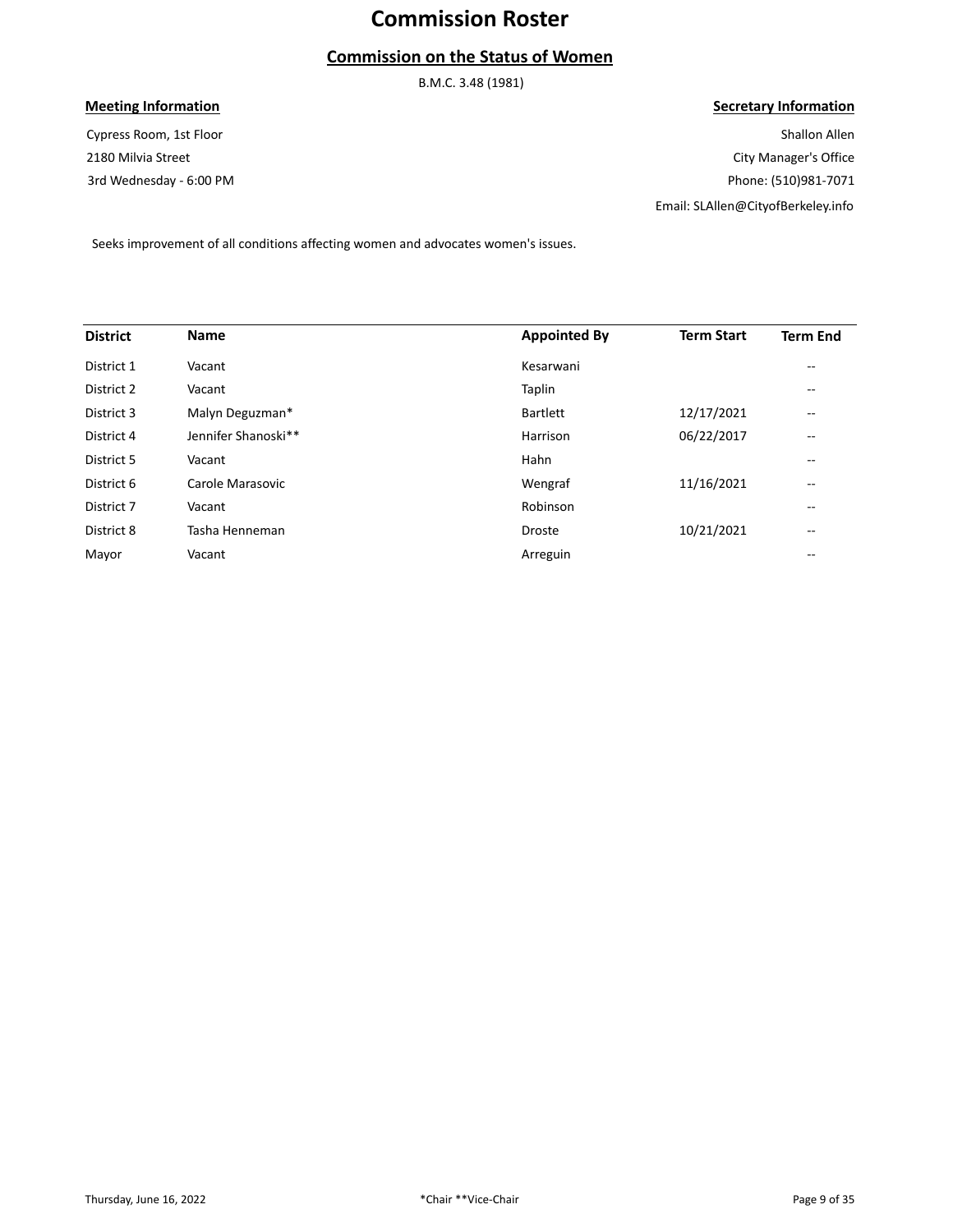## **Community Health Commission**

B.M.C. 3.76 (1990)

#### **Meeting Information**

4th Thursday - 6:30 PM 2939 Ellis Street South Berkeley Sr. Ctr.

**Secretary Information** Roberto Terrones

Health, Housing & Community Services Department Phone: (510)981-5324

Email: rterrones@CityofBerkeley.info

Powers and duties enumerated in California Health and Safety Code, Section 321.7. Concerned with health planning, education and informational service to the community. Reviews health proposals submitted by public and private agencies for funding. Total membership is eighteen with each councilmember making two appointments. Membership shall attempt to reflect the following categories: two parents, one of whom shall have a child eligible for state reimbursed services (per CA Health and Safety Code, Section 320); one physician; one representative of a public or private educational agency; remaining members interested in the health of women, children and adolescents. Council shall appoint one of its members as liaison.

| <b>District</b> | <b>Name</b>     | <b>Appointed By</b> | <b>Term Start</b> | <b>Term End</b>                       |
|-----------------|-----------------|---------------------|-------------------|---------------------------------------|
| Council Liaison | Rashi Kesarwani | Council             | 01/22/2019        | --                                    |
| District 1      | Sara Webber     | Kesarwani           | 01/24/2019        | $\qquad \qquad -$                     |
| District 2      | Vacant          | Taplin              |                   | --                                    |
| District 3      | Vacant          | <b>Bartlett</b>     |                   | $- -$                                 |
| District 4      | Karma Smart     | Harrison            | 03/22/2017        | --                                    |
| District 5      | Tora Spigner    | Hahn                | 08/30/2017        | $\qquad \qquad -$                     |
| District 6      | Joseph Adams    | Wengraf             | 04/14/2021        | $\hspace{0.05cm}$ – $\hspace{0.05cm}$ |
| District 7      | Vacant          | Robinson            |                   | --                                    |
| District 8      | Ces Rosales     | Droste              | 08/30/2018        | $\overline{\phantom{m}}$              |
| Mayor           | Andy Katz*      | Arreguin            | 03/23/2017        | --                                    |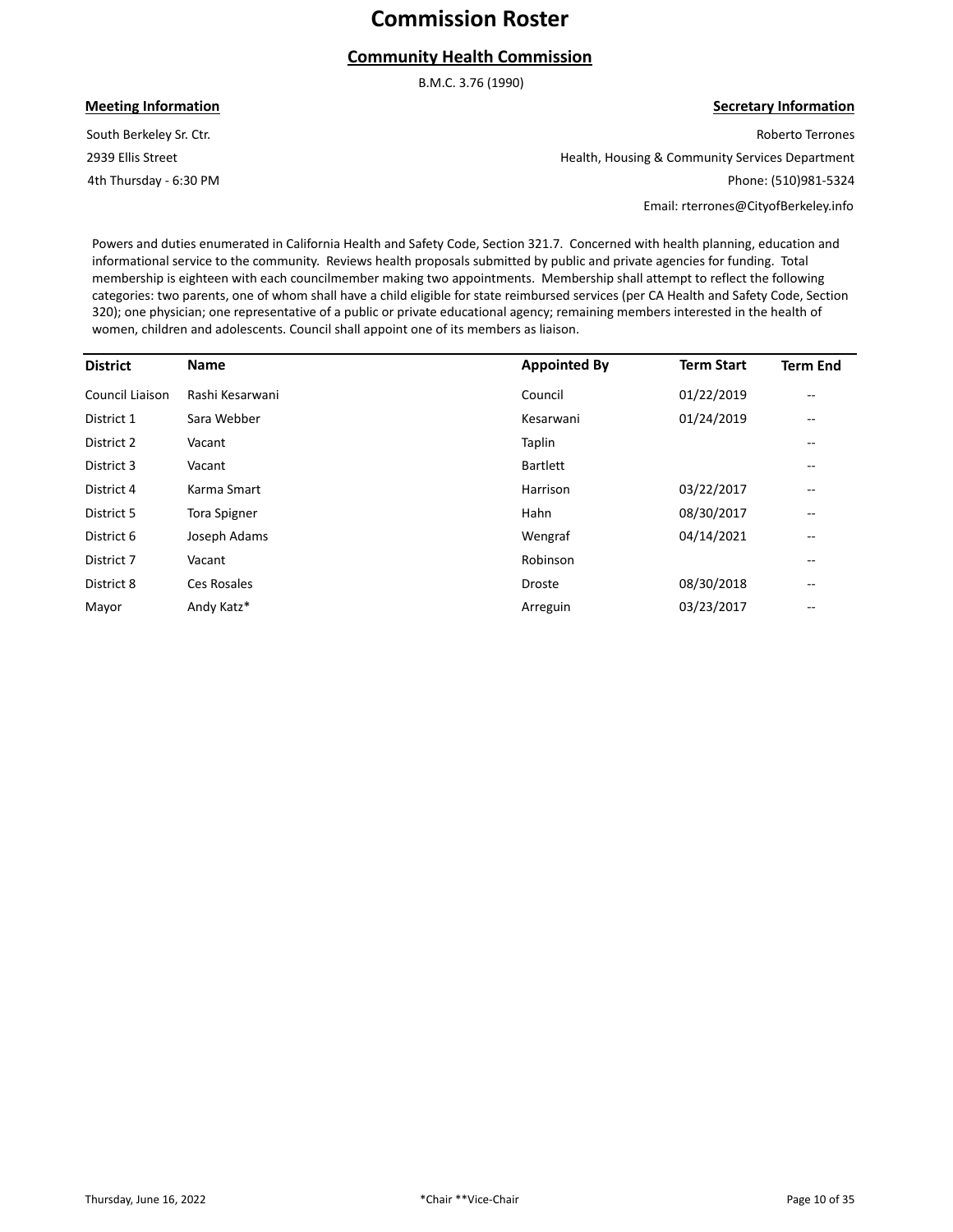### **Design Review Committee**

B.M.C. 23B.08 (1999)

#### **Meeting Information**

3rd Thursday - 7:00 PM 1947 Center Street Basement Multipurpose Room **Secretary Information**

Anne Burns Planning & Development Department Phone: (510)981-7415 Email: aburns@CityofBerkeley.info

A Subcommittee of the Zoning Adjustments Board, charged with the review and approval of design proposals for projects in nonresidential districts. Membership shall consist of seven: two members of the Zoning Adjustments Board, one member of the Landmarks Preservation Commission, one member of the Civic Arts Commission (each member appointed by that Commission); and three members of the public who are appointed by the Zoning Adjustments Board. The membership shall include a minimum of two licensed architects, one licensed landscape architect, and two laypersons.

| <b>District</b>        | <b>Name</b>       | <b>Appointed By</b> | <b>Term Start</b> | <b>Term End</b>          |
|------------------------|-------------------|---------------------|-------------------|--------------------------|
| Landscape<br>Architect | Diana Pink        | ZAB                 | 06/11/2015        | $- -$                    |
| Layperson              | Cameron Jon Woo   | Civic Arts Comm.    | 03/28/2022        | $\overline{\phantom{m}}$ |
| Layperson              | Steven Finacom    | Landmarks           | 12/07/2017        | $\overline{\phantom{m}}$ |
| Licensed<br>Architect  | Janet Tam         | ZAB                 | 03/01/2021        | $\qquad \qquad -$        |
| Licensed<br>Architect  | Lillian Mitchell* | ZAB                 | 07/28/2016        | $- -$                    |
| ZAB Member             | Charles Kahn      | ZAB                 | 12/22/2016        | $\qquad \qquad -$        |
| ZAB Member             | Kimberly Gaffney  | ZAB                 | 03/12/2021        | $\overline{\phantom{m}}$ |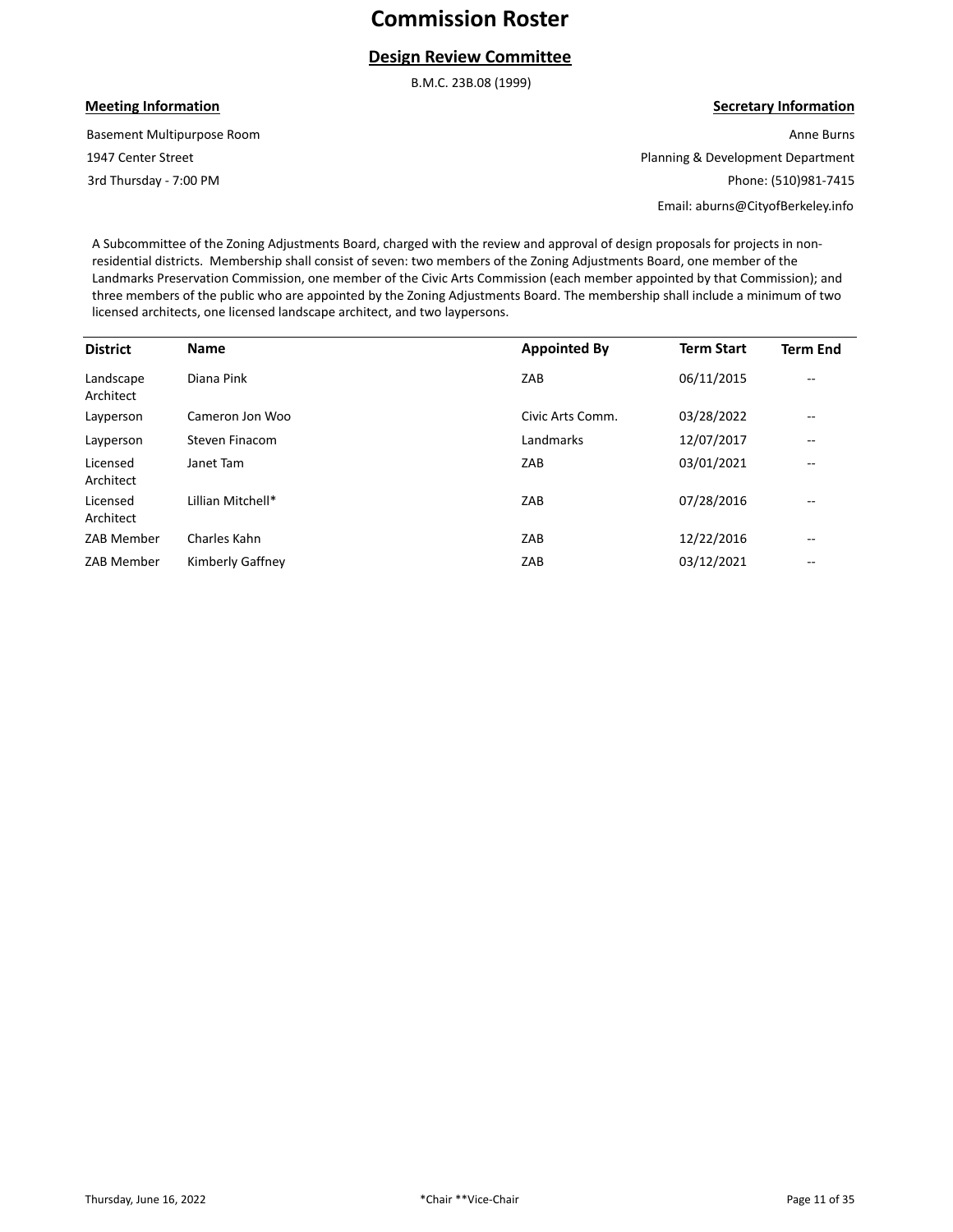## **Disaster and Fire Safety Commission**

B.M.C. 2.88 (2006)

## **Meeting Information**

4th Wednesday - 7:00 PM 997 Cedar Street Fire Dept. Training Facility

#### **Secretary Information**

Keith May Fire & Emergency Services Phone: (510)981-5508

Email: kmay@CityofBerkeley.info

Advises the City Council on all matters affecting fire safety and/or disaster resilience within Berkeley, and to perform such other functions and duties as may be directed by the City Council. Serves as the citizens' oversight committee for expenditure of the proceeds of the Special Tax to Fund Fire Protection and Emergency Response and Preparedness, as set forth in BMC Section 7.81.060.

| <b>District</b> | <b>Name</b>           | <b>Appointed By</b> | <b>Term Start</b> | <b>Term End</b>                       |
|-----------------|-----------------------|---------------------|-------------------|---------------------------------------|
| District 1      | Kim-Mai Cutler        | Kesarwani           | 08/16/2021        | $\qquad \qquad -$                     |
| District 2      | Weldon Bradstreet**   | Taplin              | 12/08/2020        | $\qquad \qquad -$                     |
| District 3      | Vacant                | <b>Bartlett</b>     |                   | $\hspace{0.05cm}$ – $\hspace{0.05cm}$ |
| District 4      | Antoinette Stein      | Harrison            | 07/05/2017        | $\hspace{0.05cm}$ – $\hspace{0.05cm}$ |
| District 5      | Shirley Dean          | Hahn                | 02/05/2019        | --                                    |
| District 6      | Nancy A. Rader        | Wengraf             | 02/16/2021        | --                                    |
| District 7      | Robert Tobias Simmons | Robinson            | 09/02/2018        | --                                    |
| District 8      | Paul Degenkolb        | <b>Droste</b>       | 01/26/2015        | $\overline{\phantom{m}}$              |
| Mayor           | Jose Luis Bedolla     | Arreguin            | 06/26/2019        | $\hspace{0.05cm}$ – $\hspace{0.05cm}$ |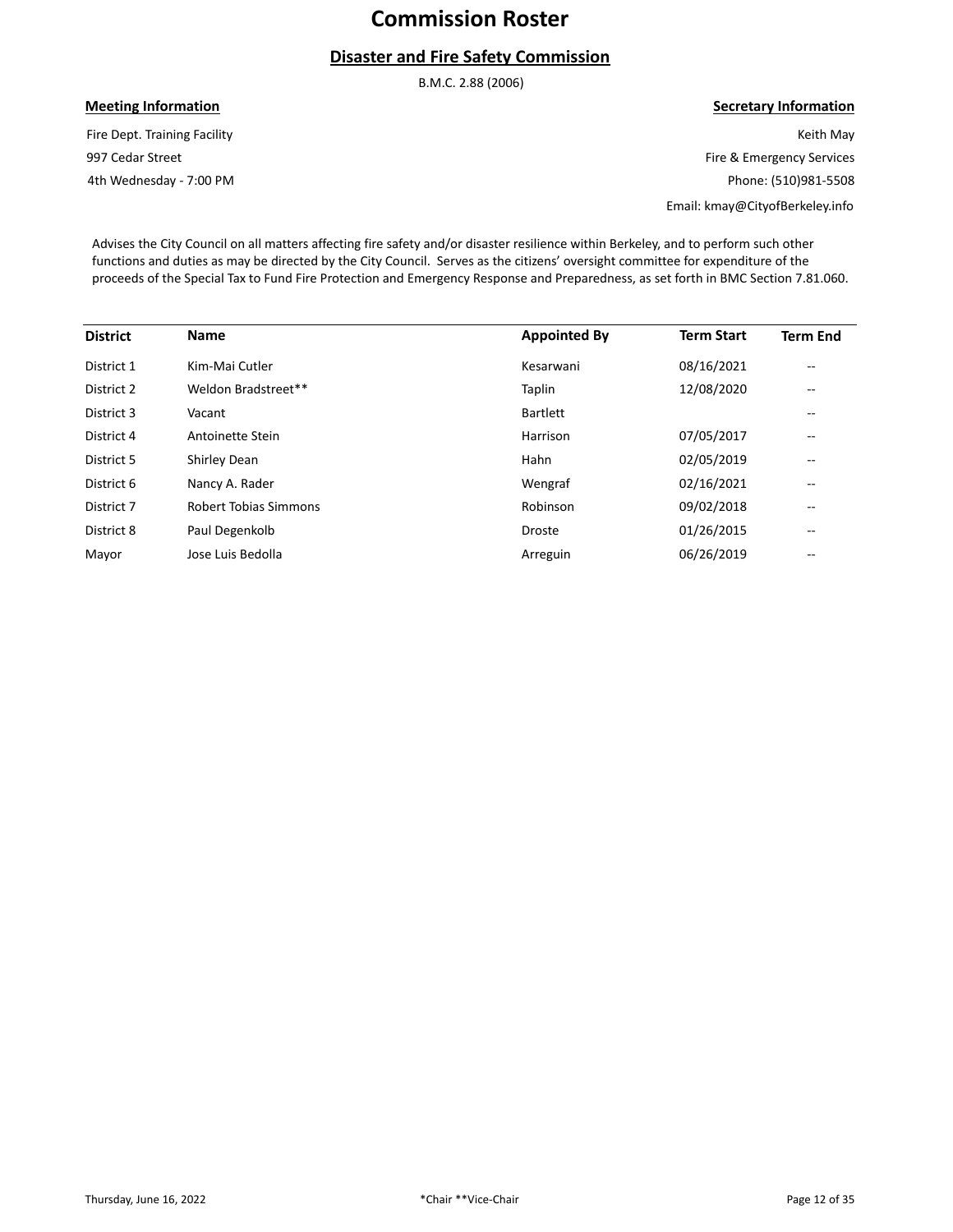## **Elmwood BID Advisory Board**

BMC Chapter 7.84 (2013)

**Meeting Information**

Time TBD n/a Location TBD

#### **Secretary Information**

Kieron Slaughter Office of Economic Development Phone: (510)981-2490 Email: kslaughter@CityofBerkeley.info

Advises the Council on the expenditure of revenues derived from the levy of assessments, on the classification of businesses and on the method and basis of levying the assessments. All nine members of the Advisory Board shall be owners or designated representatives of businesses that pay assessments in the District as defined in the ordinance.

| <b>District</b> | <b>Name</b>      | <b>Appointed By</b> | <b>Term Start</b> | <b>Term End</b>   |
|-----------------|------------------|---------------------|-------------------|-------------------|
| District 1      | Vacant           | Kesarwani           |                   | $- -$             |
| District 2      | Sabra Stepak     | Taplin              | 07/20/2021        | --                |
| District 3      | Vacant           | <b>Bartlett</b>     |                   | --                |
| District 4      | Vacant           | Harrison            |                   | --                |
| District 5      | Vacant           | Hahn                |                   | --                |
| District 6      | Genna Souza**    | Wengraf             | 06/22/2021        | $- -$             |
| District 7      | Vacant           | Robinson            |                   | $- -$             |
| District 8      | Michael J. Berne | Droste              | 04/29/2022        | $\qquad \qquad -$ |
| Mayor           | Vacant           | Arreguin            |                   | --                |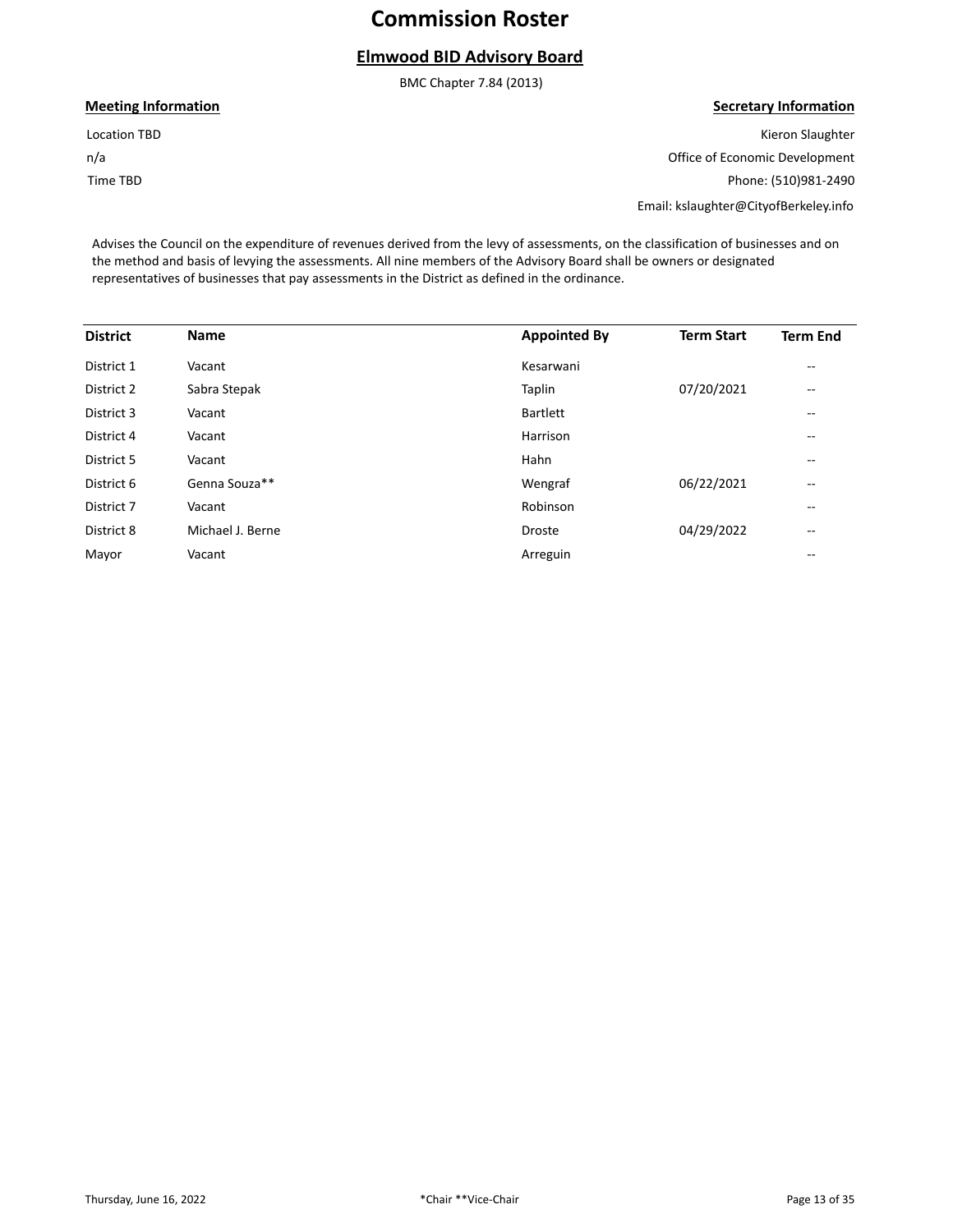## **Environment and Climate Commission**

BMC 3.82

**Meeting Information**

TBD TBD

4th Wednesday 5:00 p.m.

#### **Secretary Information**

Billi Romain Planning and Development Phone: (510) 981-7432

Email: bromain@cityofberkeley.info

Reviews and advises the City Council on matters related to emerging issues, policies, projects, programs, planning efforts, activities, and funding of environmental sustainability and climate change mitigation, adaptation and resilience. Its scope includes advancing green buildings and resource efficiency; decarbonizing buildings and transportation; engaging and educating the community; addressing the impacts and welfare of all species, including animals, insects, and plants; reducing greenhouse gas emissions; reducing toxics and preventing pollution; and supporting environmental justice.

| <b>District</b> | <b>Name</b>          | <b>Appointed By</b> | <b>Term Start</b> | <b>Term End</b>          |
|-----------------|----------------------|---------------------|-------------------|--------------------------|
| District 1      | Sarah Ranney         | Kesarwani           | 04/12/2022        | $\overline{\phantom{m}}$ |
| District 3      | Vacant               | <b>Bartlett</b>     |                   | $\qquad \qquad -$        |
| District 4      | Daniel Tahara        | Harrison            | 01/25/2022        | $\overline{\phantom{m}}$ |
| District 5      | Vacant               | Hahn                |                   | $- -$                    |
| District 6      | Leslie (Les) Guliasi | Wengraf             | 05/05/2022        | $\overline{\phantom{m}}$ |
| District 7      | Vacant               | Robinson            |                   | $\qquad \qquad -$        |
| District 8      | Benjamin Gould       | <b>Droste</b>       | 04/01/2022        | $\overline{\phantom{m}}$ |
| Mayor           | Vacant               | Arreguin            |                   | $- -$                    |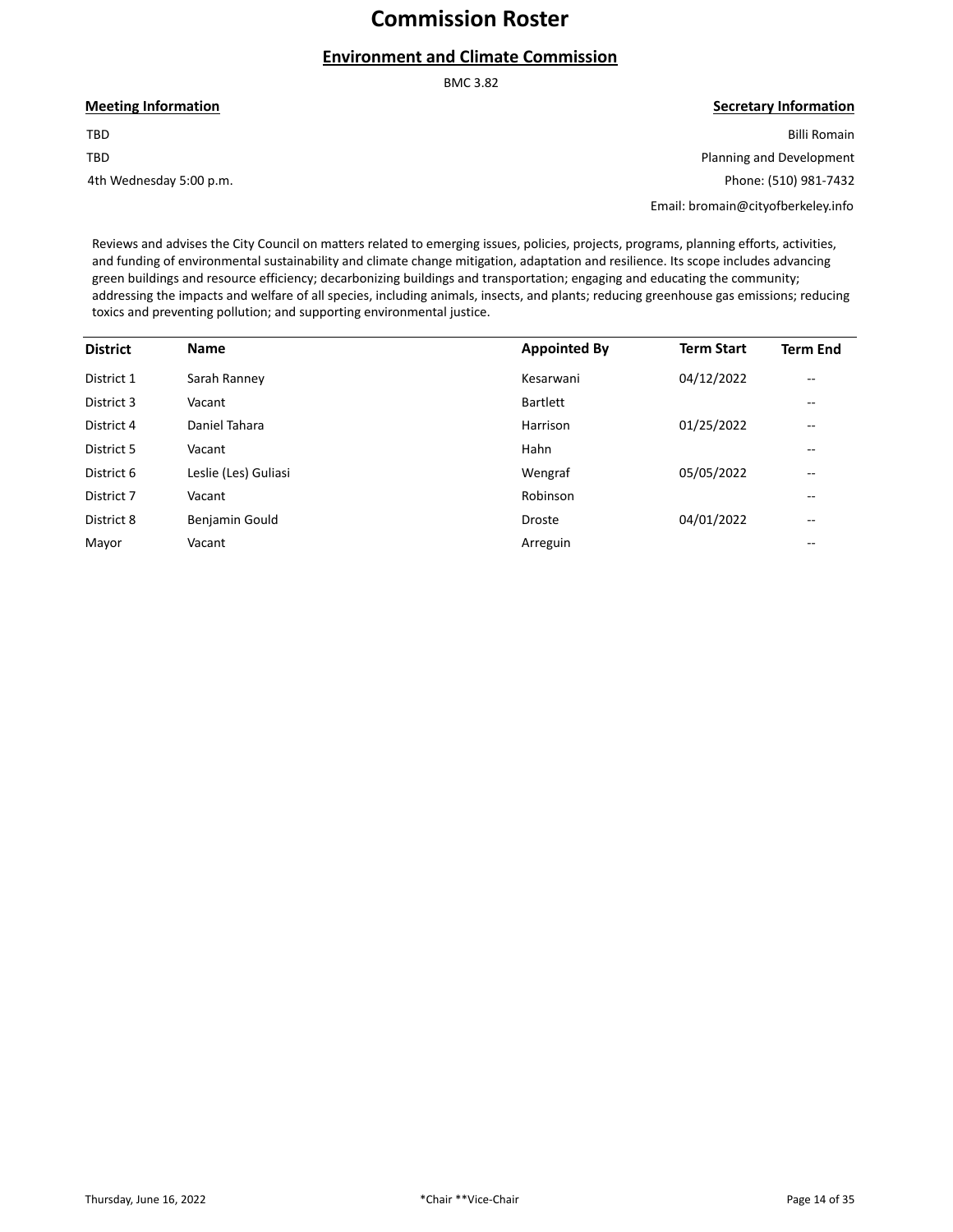## **Fair Campaign Practices Commission**

B.M.C. 2.12 (1974); Ordinance No. 4700-N.S. - INIT

#### **Meeting Information**

3rd Thursday - 7:00 PM 2180 Milvia Street Cypress Room, 1st Floor

#### **Secretary Information**

Sam Harvey City Attorney's Office Phone: (510)981-6998

Email: fcpc@cityofberkeley.info

Ensures that monies received or spent in municipal campaigns are fully disclosed in accordance with the Berkeley Elections Reform Act. Members serve the same term as the councilmember appointing them, may not be reappointed by the same councilmember, and shall serve until successor is appointed when term has expired. No limit to number of terms served. Members shall be registered to vote; and shall not hold or seek public office, be an officer of a political organization, contribute in any way to a Berkeley election campaign; and shall be impartial toward any person who is subject to a commission investigation.

| <b>District</b> | <b>Name</b>       | <b>Appointed By</b> | <b>Term Start</b> | <b>Term End</b>          |
|-----------------|-------------------|---------------------|-------------------|--------------------------|
| District 1      | Patrick O'Donnell | Maio                | 03/27/2017        | $\overline{\phantom{m}}$ |
| District 2      | Vacant            | Taplin              |                   | $\overline{\phantom{m}}$ |
| District 3      | Janis Ching       | <b>Bartlett</b>     | 05/14/2019        | $- -$                    |
| District 4      | Patrick Sheahan   | Harrison            | 05/20/2020        | $\qquad \qquad -$        |
| District 5      | Jessica Blome     | Hahn                | 02/14/2019        | $- -$                    |
| District 6      | Jim Hynes*        | Wengraf             | 02/26/2021        | $\overline{\phantom{m}}$ |
| District 7      | Jedidiah Tsang    | Robinson            | 05/24/2019        | $\qquad \qquad -$        |
| District 8      | Pedro Hernandez** | <b>Droste</b>       | 08/31/2021        | $- -$                    |
| Mayor           | Daniel Newman     | Arreguin            | 06/02/2021        | $- -$                    |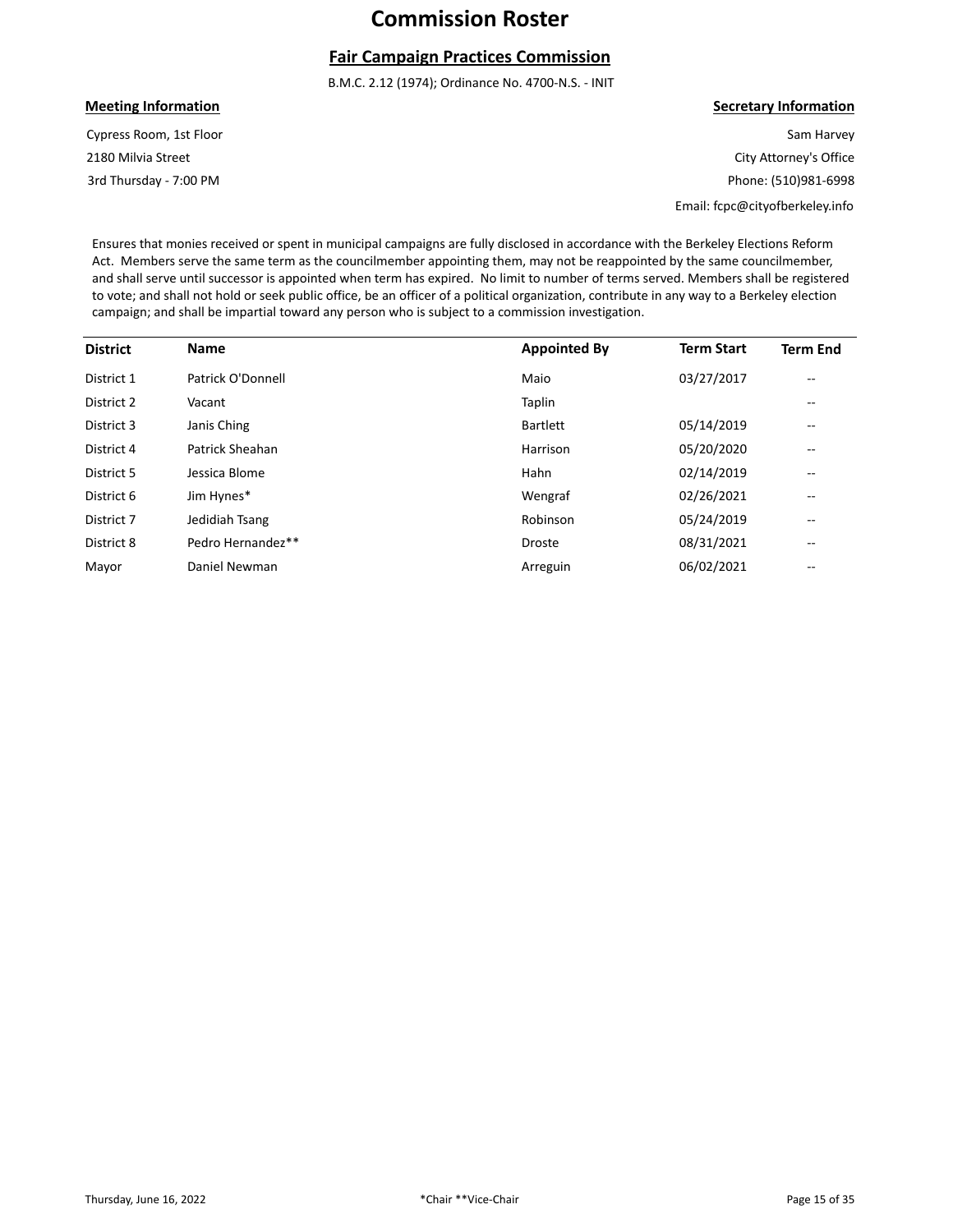## **Homeless Services Panel of Experts**

B.M.C. 7.52.190 (2018)

### **Meeting Information**

1st Wednesday - 7:00 PM 2180 Milvia Street 1st Floor Cypress Room

**Secretary Information**

Joshua Jacobs Health, Housing & Community Services Department Phone: (510)981-5435 Email: hspe@CityofBerkeley.info

Makes recommendations on how and to what extent the City should establish and/or fund programs to end or prevent homelessness in Berkeley and provide humane services and support.

| <b>District</b> | <b>Name</b>             | <b>Appointed By</b> | <b>Term Start</b> | <b>Term End</b>                       |
|-----------------|-------------------------|---------------------|-------------------|---------------------------------------|
| District 1      | Michael de la Guardia** | Kesarwani           | 09/14/2021        | $\qquad \qquad -$                     |
| District 2      | Denah S. Bookstein      | Taplin              | 01/22/2021        | $\hspace{0.05cm}$ – $\hspace{0.05cm}$ |
| District 3      | Paul Kealoha-Blake      | Bartlett            | 06/01/2021        | $\hspace{0.05cm}$ – $\hspace{0.05cm}$ |
| District 4      | Mary Ann Meany          | Harrison            | 02/22/2022        | $\hspace{0.05cm}$ – $\hspace{0.05cm}$ |
| District 5      | Vacant                  | Hahn                |                   | $\hspace{0.05cm}$ – $\hspace{0.05cm}$ |
| District 6      | Alice Feller            | Wengraf             | 02/17/2022        | --                                    |
| District 7      | Donnell Jones           | Robinson            | 02/09/2022        | --                                    |
| District 8      | Vacant                  | <b>Droste</b>       |                   | --                                    |
| Mayor           | Carole Marasovic*       | Arreguin            | 02/22/2021        | $\hspace{0.05cm}$ – $\hspace{0.05cm}$ |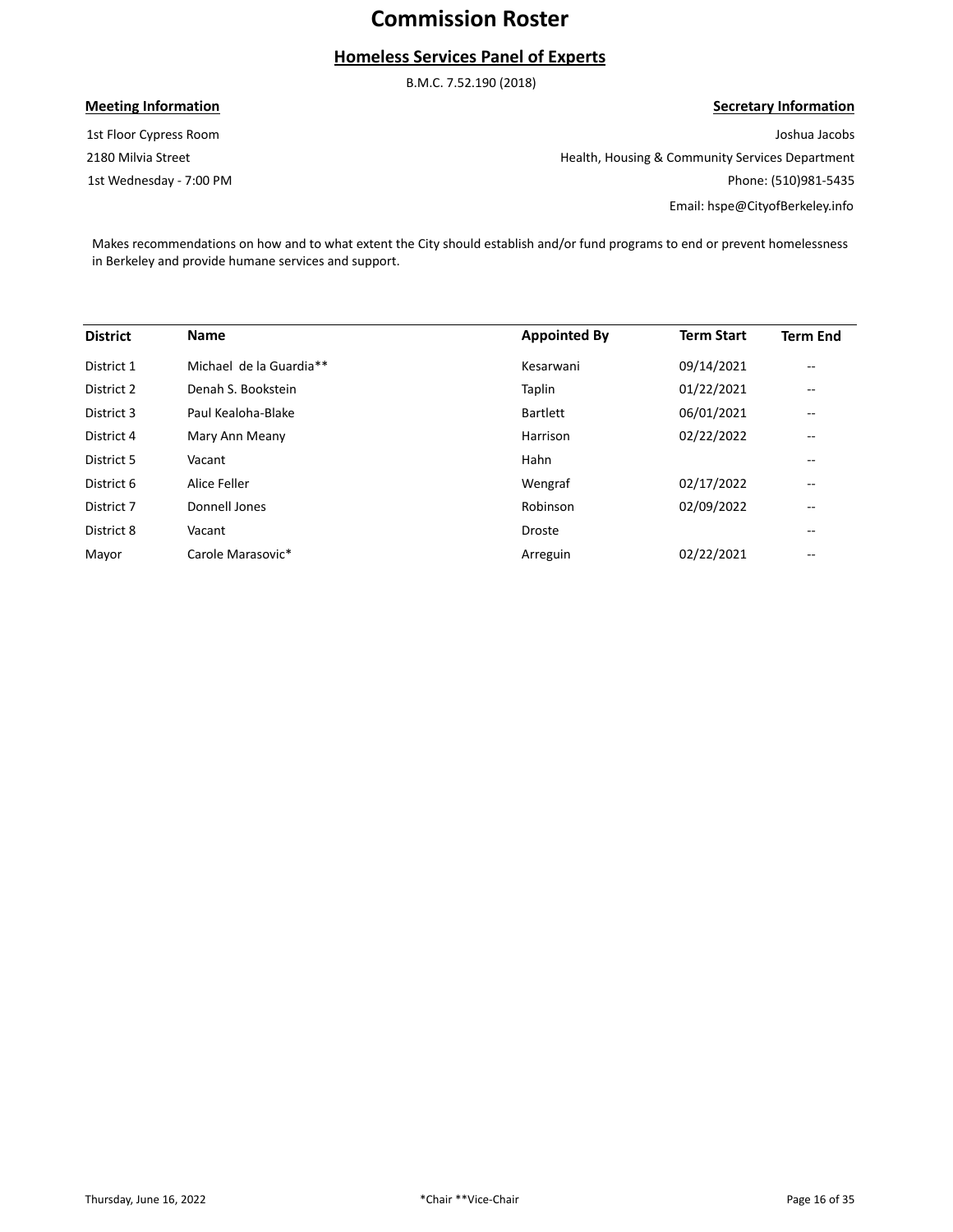## **Housing Advisory Commission**

B.M.C. 19.44, Section 19.40.020, Ord. Nos. 6312-N.

#### **Meeting Information**

1st Thursday - 7:00 PM 2939 Ellis Street South Berkeley Sr. Ctr.

## **Secretary Information**

Mike Uberti Health, Housing & Community Services Department Phone: (510)981-5400

Email: HAC@CityofBerkeley.info

Advises Council on housing matters; advises Council on Community Development Block Grant (CDBG) and Emergency Shelter Grant (ESG) programs and funding allocations; hears and determines matters regarding the abatement of substandard and deficient buildings; serves as an appeals board for tenants and property owners regarding relocation and correction of code violations; advises Council on Housing Trust Fund (HTF) allocations.

| <b>District</b> | <b>Name</b>            | <b>Appointed By</b> | <b>Term Start</b> | <b>Term End</b>                       |
|-----------------|------------------------|---------------------|-------------------|---------------------------------------|
| District 1      | Sara Fain              | Kesarwani           | 02/02/2021        | --                                    |
| District 2      | Alexandria Rodriguez   | Taplin              | 12/08/2020        | --                                    |
| District 3      | Mari Mendonca**        | <b>Bartlett</b>     | 06/04/2019        | $\hspace{0.05cm}$ – $\hspace{0.05cm}$ |
| District 4      | Nico Calavita          | Harrison            | 11/23/2021        | $\hspace{0.05cm}$ – $\hspace{0.05cm}$ |
| District 5      | Timothy Xavier Johnson | Hahn                | 01/05/2017        | $\hspace{0.05cm}$ – $\hspace{0.05cm}$ |
| District 6      | Deborah Potter         | Wengraf             | 06/02/2021        | --                                    |
| District 7      | Ainsley Sanidad        | Robinson            | 01/11/2021        | --                                    |
| District 8      | Elizabeth Lee-Egan*    | <b>Droste</b>       | 11/06/2020        | $\overline{\phantom{m}}$              |
| Mayor           | Leah Simon-Weisberg    | Arreguin            | 02/06/2019        | $\hspace{0.05cm}$ – $\hspace{0.05cm}$ |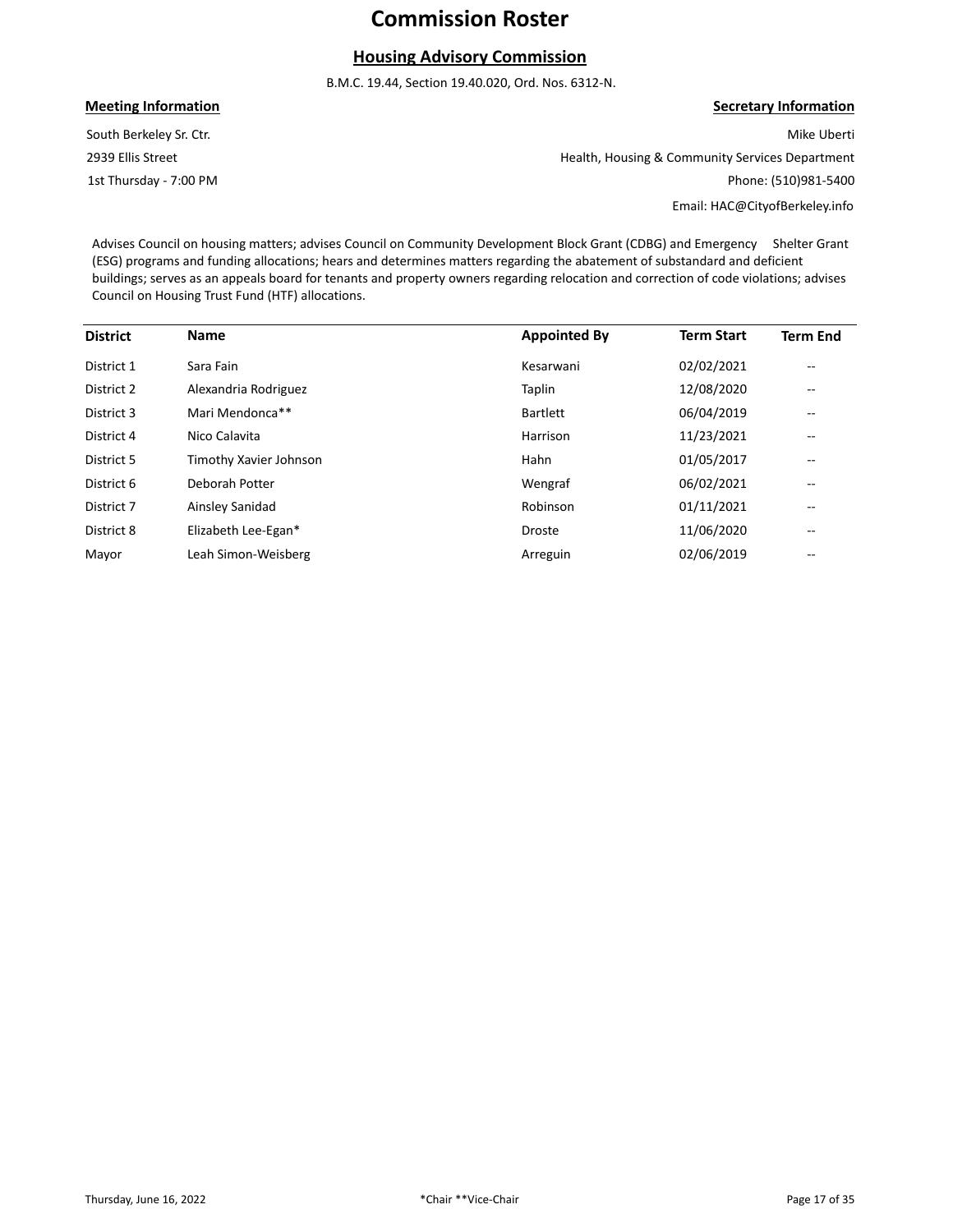## **Human Welfare & Community Action Commission**

B.M.C. 3.78 (1990)

**Meeting Information**

3rd Wednesday - 7:00 PM 2939 Ellis Street South Berkeley Sr. Ctr.

Mary-Claire Katz Health, Housing & Community Services Department Phone: (510)981-5414

Email: mkatz@cityofberkeley.info

**Secretary Information**

Advises the Council concerning social welfare needs. Creates citizen awareness and encourages improved standards. Assists in the administration of the Community Action Program. Total membership is fifteen. Four of the nine Council appointees shall be members or officials of business, industry, labor, religious, welfare, education, or major groups and interests in the community, as required by Government Code Sections 12736(e), 12750(a)(2) and 12751. Six members shall be representatives of the poor, elected two from each of three districts established by the Council. Elected members shall be elected for terms of four years, serving no more than eight years total. Appointed members shall be appointed for one year terms which expire December 1st of each year.

| <b>District</b>           | Name                                  | <b>Appointed By</b> | <b>Term Start</b> | <b>Term End</b> |
|---------------------------|---------------------------------------|---------------------|-------------------|-----------------|
| District 1                | Vacant                                | Kesarwani           |                   |                 |
| District 2                | Vacant                                | Taplin              |                   |                 |
| District 3                | Praveen Sood                          | Anderson            | 02/18/2015        |                 |
| District 4                | Mary Behm-Steinberg                   | Harrison            | 04/30/2019        |                 |
| District 5                | Vacant                                | Hahn                |                   |                 |
| District 6                | Remi Omodele                          | Wengraf             | 07/21/2014        |                 |
| District 7                | Vacant                                | Robinson            |                   |                 |
| District 8                | Jae Won Sim                           | Droste              | 09/10/2019        |                 |
| Mayor                     | Vacant                                | Arreguin            |                   |                 |
|                           | Poverty District 1 Denah S. Bookstein | Council             | 12/09/2020        | 12/09/2022      |
| Poverty District 1 Vacant |                                       | Elected             |                   |                 |
| Poverty District 2 Vacant |                                       | Elected             |                   |                 |
| Poverty District 2 Vacant |                                       | Elected             |                   |                 |
|                           | Poverty District 3 J. George Lippman  | Council             | 11/16/2021        | 11/28/2022      |
| Poverty District 3 Vacant |                                       | Elected             |                   |                 |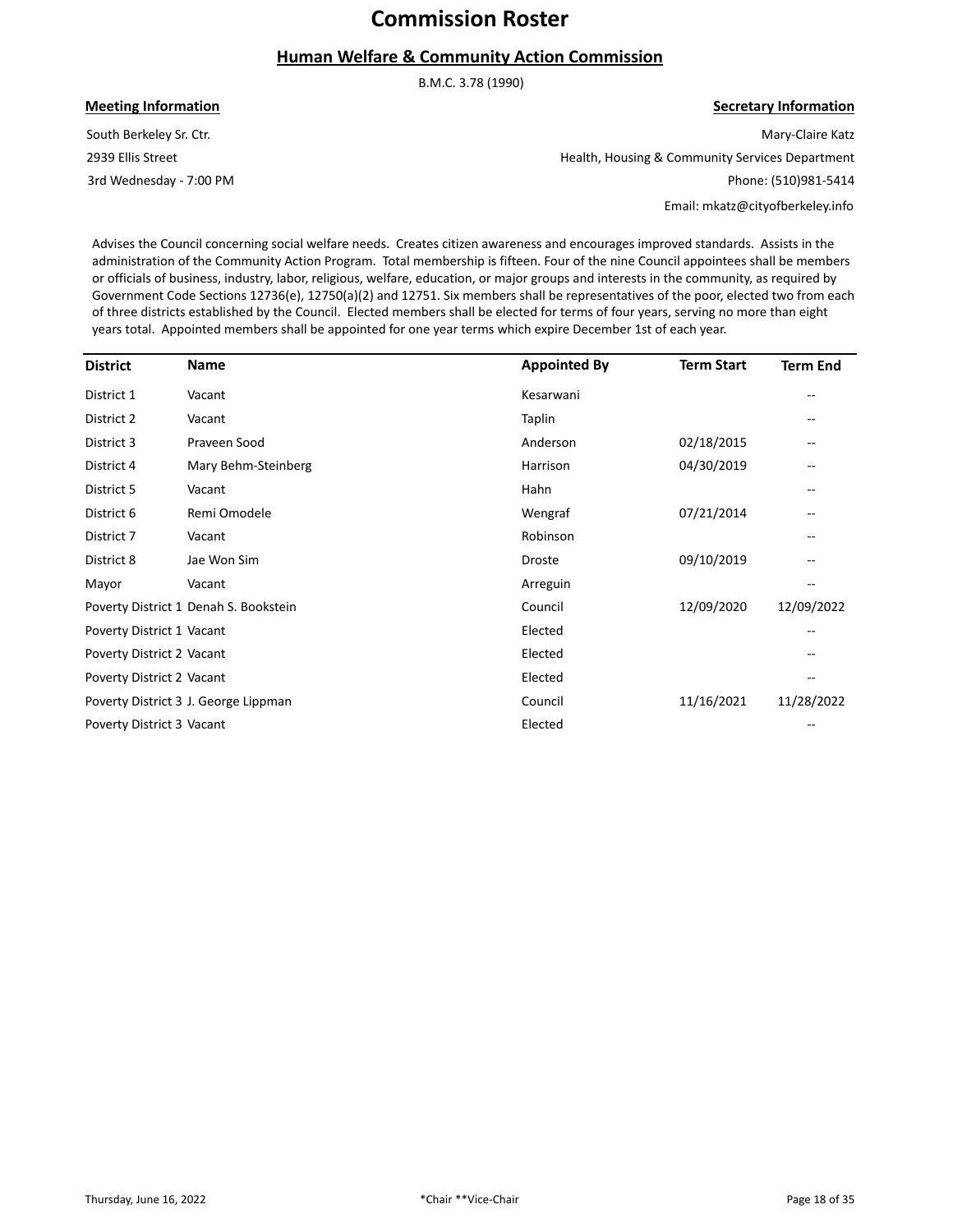## **Landmarks Preservation Commission**

B.M.C. 3.24 (1974)

### **Meeting Information**

1st Thursday - 7:00 PM 1947 Center Street Basement Multipurpose Room

**Secretary Information** Fatema Crane Planning & Development Department Phone: (510)981-7413

Email: FCrane@CityofBerkeley.info

Designates structures and sites having special historical and architectural interest and value. Encourages preservation, maintains list of landmarks or historic sites, and reviews construction, alteration and demolition permit applications.

| <b>District</b> | <b>Name</b>              | <b>Appointed By</b> | <b>Term Start</b> | <b>Term End</b>                       |
|-----------------|--------------------------|---------------------|-------------------|---------------------------------------|
| District 1      | Charles Enchill*         | Kesarwani           | 09/23/2019        | $-$                                   |
| District 2      | Alfred Twu               | Taplin              | 12/11/2020        | $- -$                                 |
| District 3      | Kathleen Crandall        | <b>Bartlett</b>     | 11/17/2017        | $\hspace{0.05cm}$ – $\hspace{0.05cm}$ |
| District 4      | Steven Finacom           | Harrison            | 11/23/2016        | $\hspace{0.05cm}$ – $\hspace{0.05cm}$ |
| District 5      | Christopher Adams        | Hahn                | 01/30/2017        | $\hspace{0.05cm}$ – $\hspace{0.05cm}$ |
| District 6      | Paul Schwartz            | Wengraf             | 12/13/2018        | --                                    |
| District 7      | Luke Leuschner           | Robinson            | 07/02/2021        | --                                    |
| District 8      | Denise Hall Montgomery** | <b>Droste</b>       | 09/03/2019        | --                                    |
| Mayor           | Christopher Linvill      | Arreguin            | 05/24/2022        | $- -$                                 |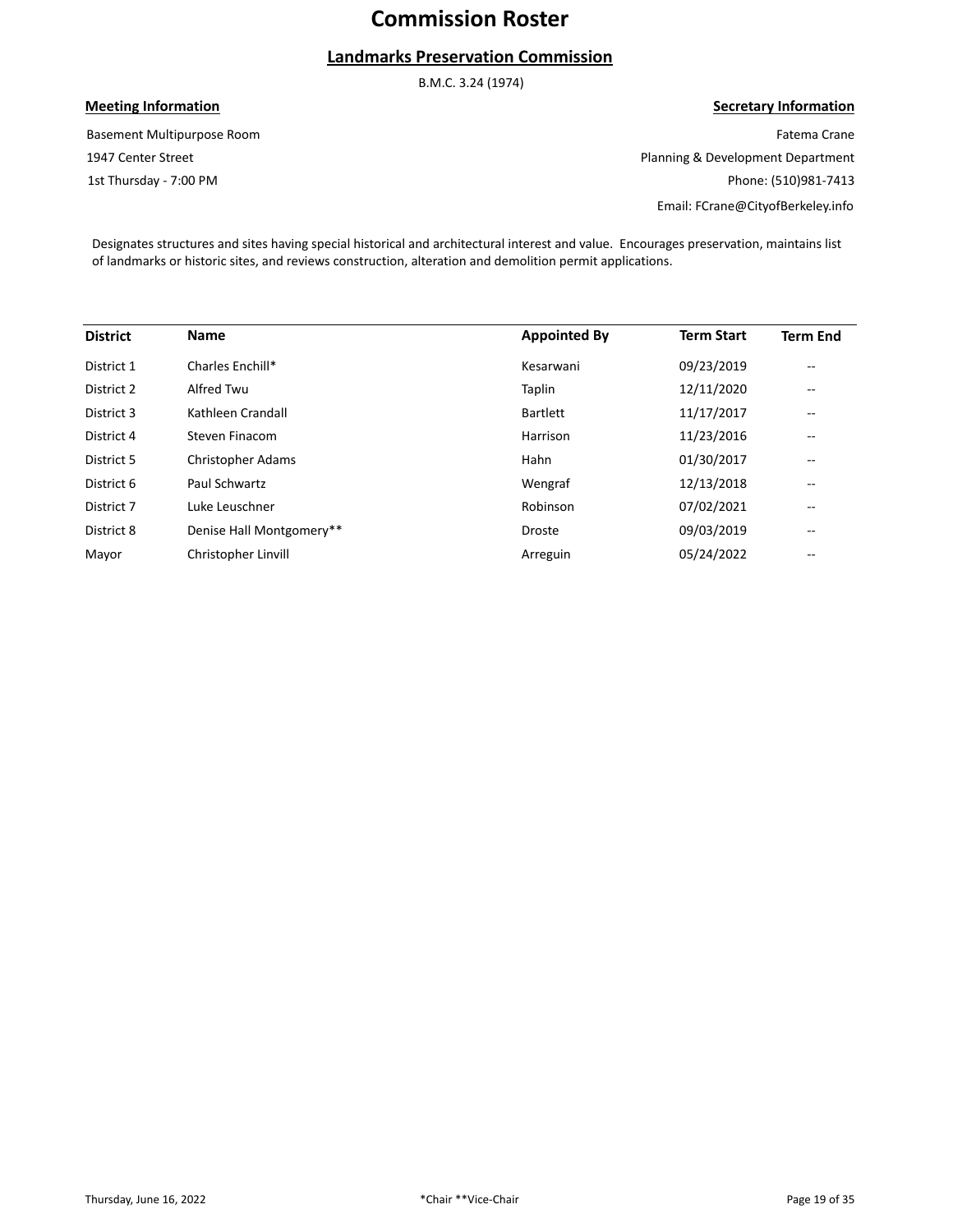## **Loan Administration Board**

B.M.C. 3.72 (1987)

#### **Meeting Information**

n/a Location TBD

Time TBD

## **Secretary Information**

Kieron Slaughter Office of Economic Development Phone: (510)981-2490

Email: kslaughter@CityofBerkeley.info

Reviews and approves business loan applications submitted by eligible Berkeley business owners and developers. Two members shall operate a business in Berkeley; three members shall possess knowledge and experience with credit analysis or lending practices; one member shall possess reasonable experience with business law. Board members are exempt from city residency requirements, and are subject to additional restrictions.

| <b>District</b> | <b>Name</b>            | <b>Appointed By</b> | <b>Term Start</b> | <b>Term End</b>          |
|-----------------|------------------------|---------------------|-------------------|--------------------------|
| District 1      | Amitabho Chattopadhyay | Kesarwani           | 06/29/2021        | $\overline{\phantom{a}}$ |
| District 2      | Vacant                 | Taplin              |                   | --                       |
| District 3      | Grant Shoaf*           | <b>Bartlett</b>     | 05/24/2019        | $\overline{\phantom{a}}$ |
| District 4      | <b>Richard Illgen</b>  | Harrison            | 04/27/2020        | $\overline{\phantom{a}}$ |
| District 5      | Marcelia Nava**        | Hahn                | 06/03/2021        | $- -$                    |
| District 6      | Vacant                 | Wengraf             |                   | $- -$                    |
| District 7      | Frank A. Tucker        | Robinson            | 12/08/2021        | --                       |
| District 8      | Lanenna Joiner         | <b>Droste</b>       | 11/07/2019        | --                       |
| Mayor           | Kathleen Crandall      | <b>Bates</b>        | 01/05/2016        | $- -$                    |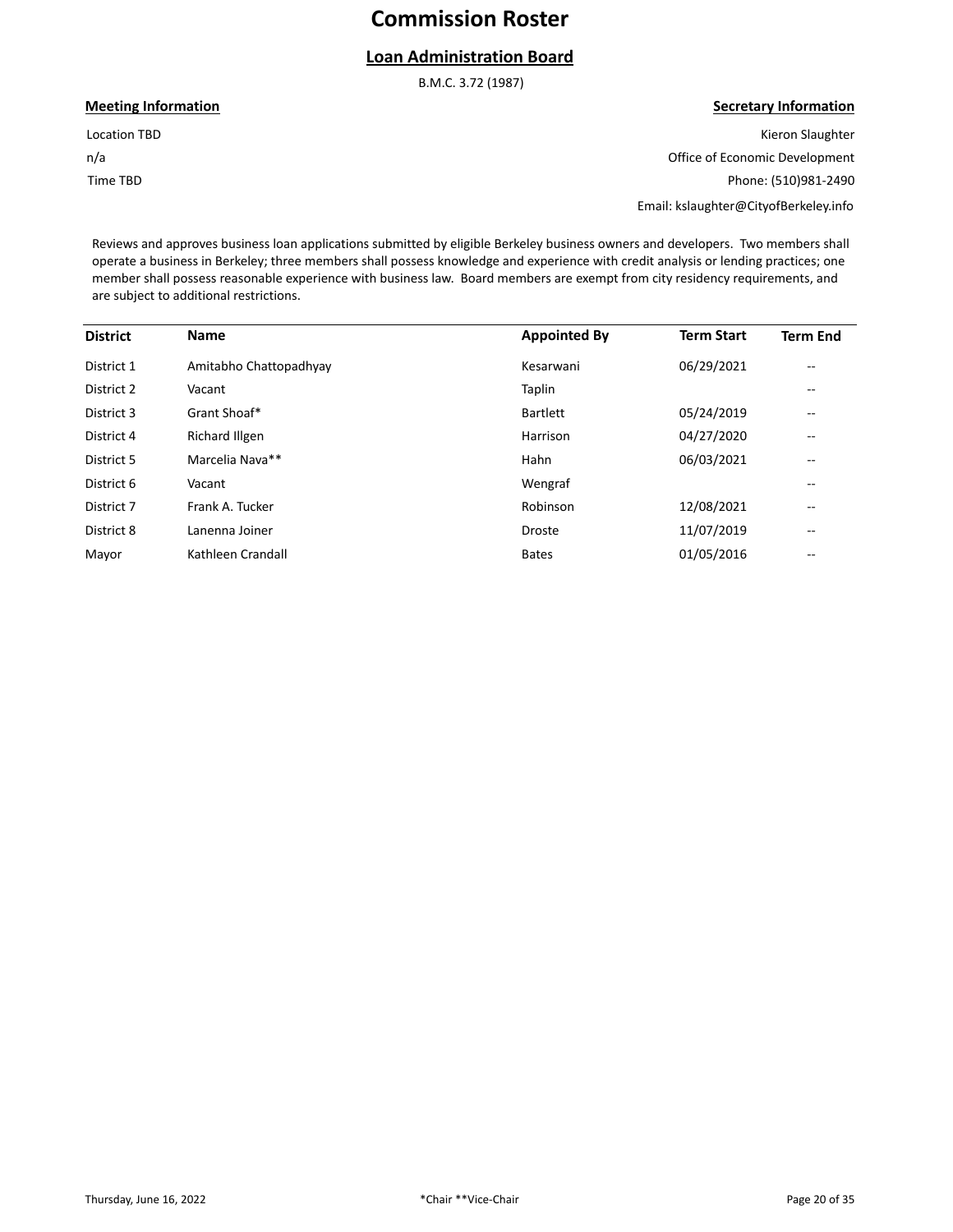## **Mental Health Commission**

Resolution Nos. 65,945-N.S.(11/27/12); 57,078 resc

#### **Meeting Information**

Basement Multipurpose Room

1947 Center Street

4th Thursday - 7:00 PM

Jamie Works-Wright Health, Housing & Community Services Department Phone: (510) 981-7721

Email: bamhc@CityofBerkeley.info

**Secretary Information**

Reviews and evaluates the community's mental health needs, resources and programs. Thirteen members are appointed by the Council. The Mayor shall be a member or the Council may designate a person of its choice instead of the Mayor. Two members shall be residents of the City of Albany (one of whom shall represent the special public interest.) Seven members shall represent the special public interest and five members shall represent general public interests as stated in the resolution. Terms shall be for three years.

| <b>District</b>     | <b>Name</b>         | <b>Appointed By</b> | <b>Term Start</b> | <b>Term End</b> |
|---------------------|---------------------|---------------------|-------------------|-----------------|
| Albany G.P.I        | Vacant              | Council             |                   |                 |
| Albany S.P.I.       | Vacant              | Council             |                   |                 |
| G.P.I.              | Andrea Prichett     | Council             | 09/11/2019        | 09/10/2022      |
| G.P.I.              | Dr. Margaret Fine*  | Council             | 12/02/2020        | 12/01/2023      |
| G.P.I.              | <b>Edward Opton</b> | Council             | 01/22/2020        | 01/21/2023      |
| G.P.I.              | Monica Jones**      | Council             | 05/26/2021        | 05/25/2024      |
| G.P.I.              | Vacant              | Council             |                   |                 |
| Mayor's<br>Designee | <b>Terry Taplin</b> | Arreguin            | 12/15/2020        | --              |
| S.P.I.              | Tommy Escarcega     | Council             | 09/29/2021        | 09/28/2024      |
| S.P.I.              | Vacant              | Council             |                   | --              |
| S.P.I.              | Vacant              | Council             |                   |                 |
| S.P.I.              | Vacant              | Council             |                   |                 |
| S.P.I.              | Vacant              | Council             |                   |                 |
| S.P.I.              | Vacant              | Council             |                   |                 |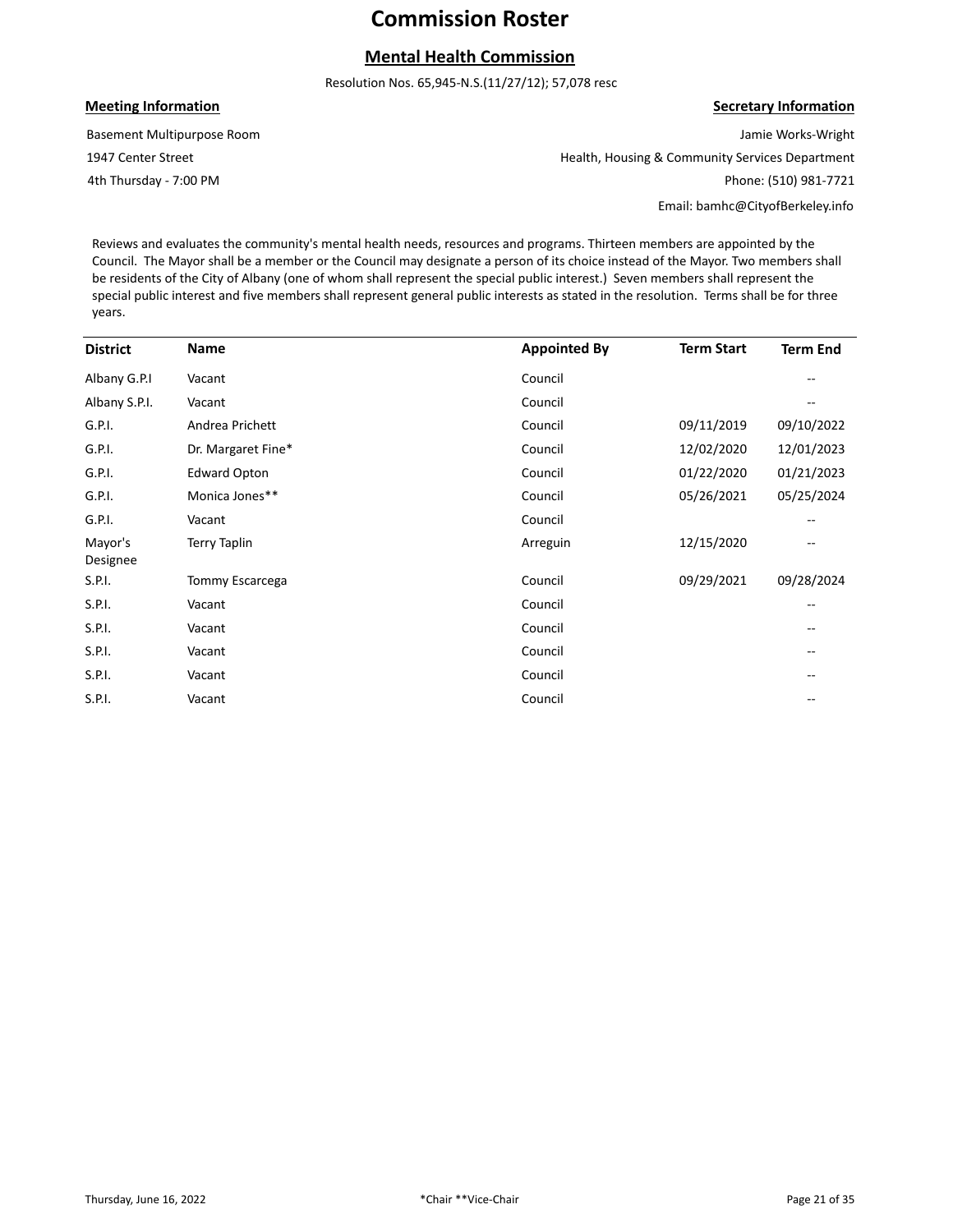### **Open Government Commission**

BMC Chapter 2.06 (2011), Ordinance No. 7,166-N.S.

#### **Meeting Information**

7:30 or 8:00 PM 2180 Milvia Street Cypress Room, 1st Floor **Secretary Information**

Sam Harvey City Attorney's Office Phone: (510)981-6998

Email: fcpc@cityofberkeley.info

The Open Government Commission consists of the members of the Berkeley Fair Campaign Practices Commission who serve as ex officio members of the Open Government Commission. The Commission hears complaints, considers ways to informally resolve those complaints, and makes recommendations to the Council regarding such complaints. The Commission may advise the Council concerning the annual report from staff, propose additional legislation or procedures that ensure the City's compliance with open government laws, and advise the City Council as to any other action or policy to enhance open and effective government in Berkeley. The appointment and tenure of members of the Commission is governed by Chapter 2.12

| <b>District</b> | <b>Name</b>       | <b>Appointed By</b> | <b>Term Start</b> | <b>Term End</b>                       |
|-----------------|-------------------|---------------------|-------------------|---------------------------------------|
| District 1      | Patrick O'Donnell | Maio                | 03/27/2017        | $\qquad \qquad -$                     |
| District 2      | Vacant            | Taplin              |                   | $- -$                                 |
| District 3      | Janis Ching       | <b>Bartlett</b>     | 05/14/2019        | $\overline{\phantom{m}}$              |
| District 4      | Patrick Sheahan   | Harrison            | 05/20/2020        | $\qquad \qquad -$                     |
| District 5      | Jessica Blome     | Hahn                | 02/14/2019        | $\hspace{0.05cm}$ – $\hspace{0.05cm}$ |
| District 6      | Jim Hynes*        | Wengraf             | 02/26/2021        | $\qquad \qquad -$                     |
| District 7      | Jedidiah Tsang    | Robinson            | 05/24/2019        | --                                    |
| District 8      | Pedro Hernandez** | Droste              | 08/31/2021        | $- -$                                 |
| Mayor           | Daniel Newman     | Arreguin            | 06/02/2021        | --                                    |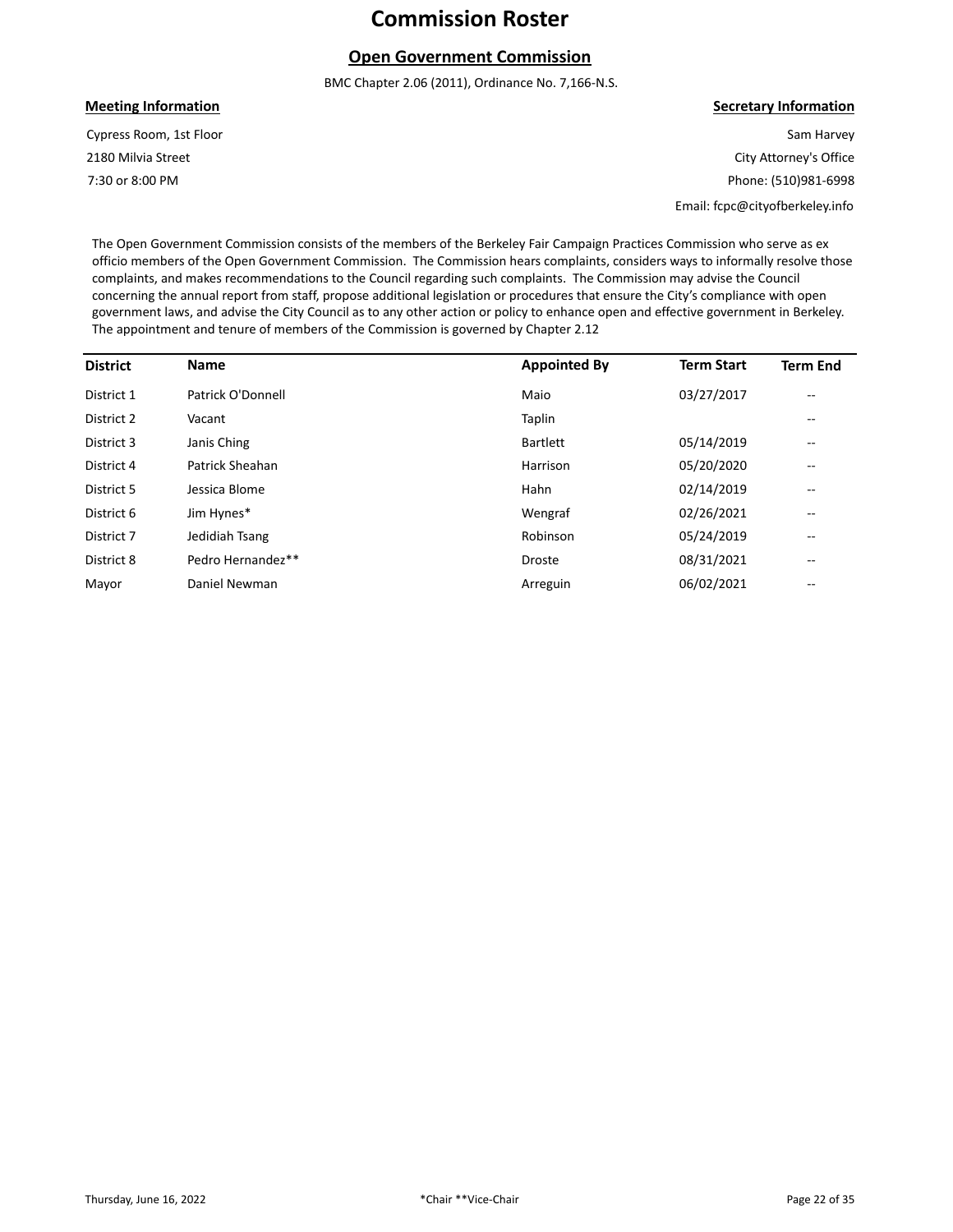## **Parks, Recreation, and Waterfront Commission**

|                            | BMC Chapter 3.26                   |
|----------------------------|------------------------------------|
| <b>Meeting Information</b> | <b>Secretary Information</b>       |
| TBD                        | <b>Roger Miller</b>                |
| TBD                        | Parks, Recreation, and Waterfront  |
| TBD                        | Phone: (510) 981-6704              |
|                            | Email: RMiller@CityofBerkeley.info |

Reviews and advises the City Council on issues related to all City/public parks, open space, greenery, pools, programs, recreation centers, the Waterfront, and resident camps: their physical conditions, policies, projects, programs, planning efforts, activities, and funding; early childhood education programs; and animal care issues in parks. The City Council may appoint one of its members to act as a non-voting, uncompensated liaison representative.

| <b>District</b> | <b>Name</b>          | <b>Appointed By</b> | <b>Term Start</b> | <b>Term End</b>          |
|-----------------|----------------------|---------------------|-------------------|--------------------------|
| District 1      | Kerry Birnbach       | Kesarwani           | 10/08/2021        | $\overline{\phantom{m}}$ |
| District 2      | Claudia Kawczynska** | Taplin              | 12/07/2016        | $\overline{\phantom{m}}$ |
| District 3      | <b>Brandon Floyd</b> | Bartlett            | 02/16/2022        | $\overline{\phantom{m}}$ |
| District 4      | Erin Diehm           | Harrison            | 03/16/2017        | $\overline{\phantom{m}}$ |
| District 5      | <b>Brennan Cox</b>   | Hahn                | 05/02/2019        | --                       |
| District 6      | Laurie Capitelli     | Wengraf             | 01/07/2019        | $- -$                    |
| District 7      | Davina Srioudom      | Robinson            | 10/06/2020        | $\qquad \qquad -$        |
| District 8      | Vacant               | <b>Droste</b>       |                   | $\overline{\phantom{m}}$ |
| Mayor           | Gordon Wozniak*      | Arreguin            | 02/07/2019        | $\qquad \qquad -$        |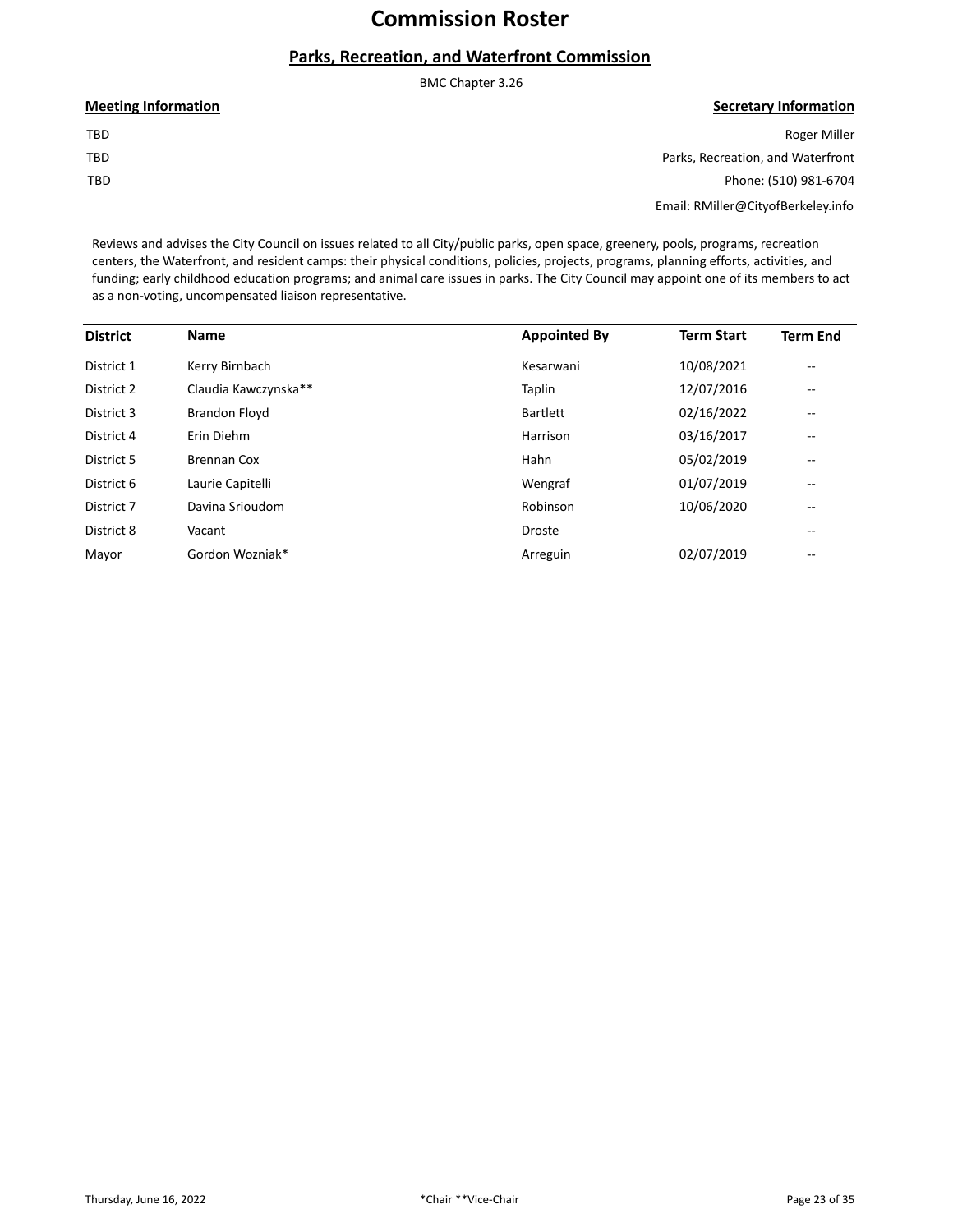## **Peace and Justice Commission**

B.M.C. 3.68 (1986)

### **Meeting Information**

1st Monday - 7:00 PM 2180 Milvia Street 1st Floor, Cypress Room

#### **Secretary Information**

Okeya Vance-Dozier City Manager's Office Phone: 510-981-7014

Email: OVance-Dozier@cityofberkeley.info

Advises the Council and the School Board on issues of peace and social justice. Creates citizen awareness and develops educational programs. Total membership is fifteen. Each Councilmember and School Director make one appointment.

| <b>District</b> | <b>Name</b>               | <b>Appointed By</b>     | <b>Term Start</b> | <b>Term End</b>          |
|-----------------|---------------------------|-------------------------|-------------------|--------------------------|
| <b>BUSD</b>     | Alessandra Leon-Maldonado | Vasudeo                 | 03/17/2021        | $\overline{\phantom{m}}$ |
| <b>BUSD</b>     | Grace Morizawa            | Appel                   | 10/25/2018        | $- -$                    |
| <b>BUSD</b>     | Reichi Lee                | <b>Babitt</b>           | 09/01/2021        |                          |
| <b>BUSD</b>     | Vacant                    | Brown                   |                   | $- -$                    |
| <b>BUSD</b>     | Vacant                    | Sinai                   |                   |                          |
| <b>BUSD</b>     | Zaira Rodriguez**         | <b>Student Director</b> | 06/16/2016        |                          |
| District 1      | Rita Maran                | Maio                    | 03/21/2016        | --                       |
| District 2      | Veta Jacqulin             | Taplin                  | 12/23/2020        | --                       |
| District 3      | J. George Lippman*        | Anderson                | 12/18/2015        | --                       |
| District 4      | Diana Bohn                | Harrison                | 10/25/2021        | $- -$                    |
| District 5      | Judith Gussmann           | Hahn                    | 01/31/2019        | $\qquad \qquad -$        |
| District 6      | Vacant                    | Wengraf                 |                   |                          |
| District 7      | Vacant                    | Robinson                |                   |                          |
| District 8      | Vacant                    | Droste                  |                   |                          |
| Mayor           | Vacant                    | Arreguin                |                   |                          |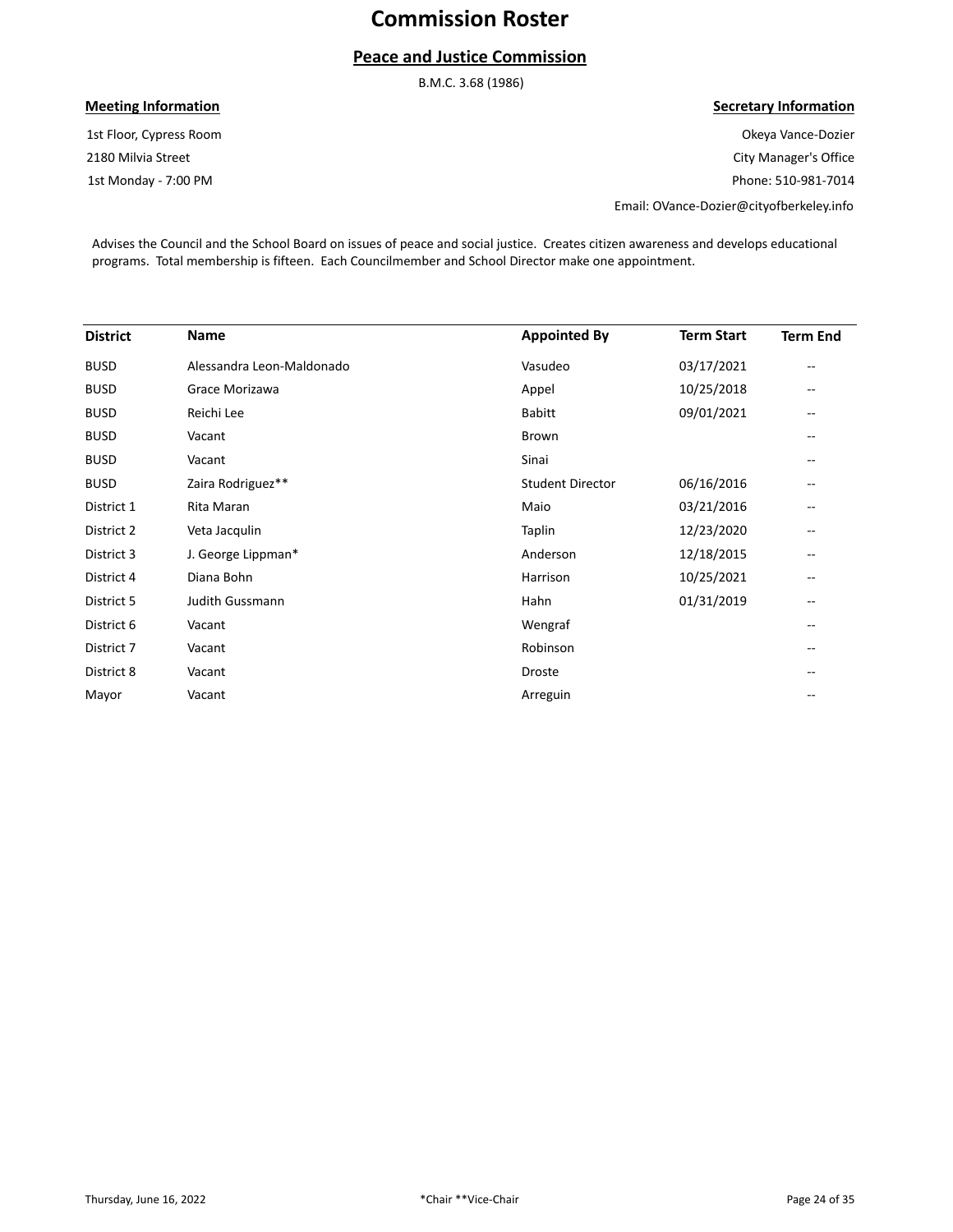### **Personnel Board**

B.M.C. 4.04 (1940)

### **Meeting Information**

1st Monday - 7:00 PM 2180 Milvia Street Redwood Room, 6th Floor

### **Secretary Information**

Donald Ellison Human Resources Department Phone: (510) 981-6800 Email: dellison@cityofberkeley.info

Advises the City Manager on personnel policy and administration. Conducts hearings to assist in resolving complaints.

| <b>District</b> | <b>Name</b>       | <b>Appointed By</b> | <b>Term Start</b> | <b>Term End</b>          |
|-----------------|-------------------|---------------------|-------------------|--------------------------|
| District 1      | Jenny Wenk        | Kesarwani           | 12/07/2021        | $\overline{\phantom{m}}$ |
| District 2      | Maya Karpinski    | Taplin              | 12/23/2020        | $\overline{\phantom{m}}$ |
| District 3      | Vacant            | <b>Bartlett</b>     |                   | --                       |
| District 4      | Darryl M. Bartlow | Harrison            | 01/04/2016        | $- -$                    |
| District 5      | Mary Kay Lacey*   | Hahn                | 04/28/2017        | $- -$                    |
| District 6      | Vacant            | Wengraf             |                   | --                       |
| District 7      | Vacant            | Robinson            |                   | --                       |
| District 8      | Aviva Gilbert     | <b>Droste</b>       | 04/18/2019        | $\overline{\phantom{m}}$ |
| Mayor           | Vacant            | Arreguin            |                   | --                       |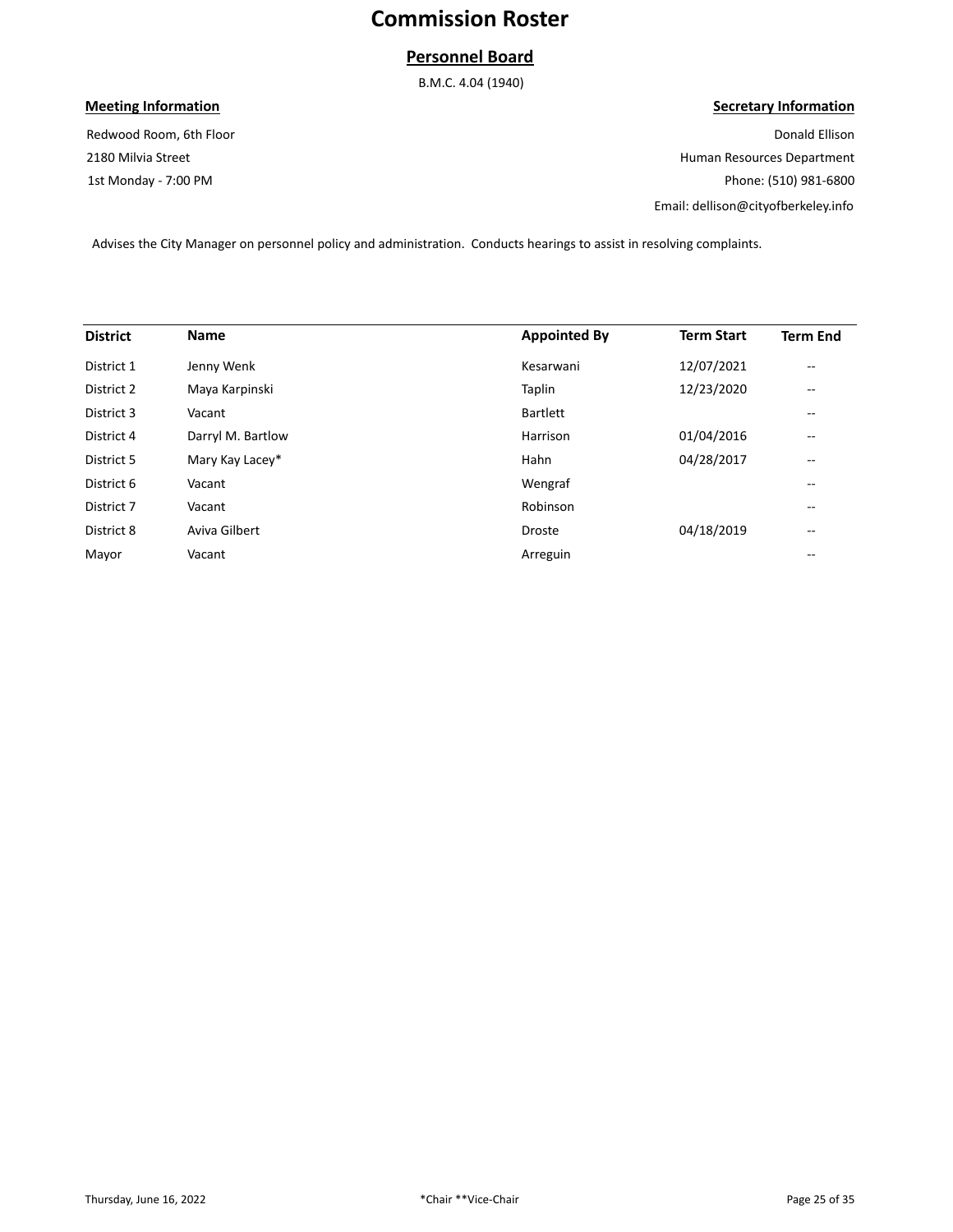## **Planning Commission**

B.M.C. 3.28 (1947)

### **Meeting Information**

1st Wednesday - 7:00 PM 2939 Ellis Street South Berkeley Senior Center

## **Secretary Information**

Alene Pearson Planning & Development Department Phone: (510)981-7489 Email: apearson@CityofBerkeley.info

Oversees and reviews the planning process and planning issues. Specific types of matters which come before the Planning Commission include revisions to the General Plan, Area Plans, Zoning Ordinance amendments, etc., including EIR and subdivision approvals.

| <b>District</b> | <b>Name</b>        | <b>Appointed By</b> | <b>Term Start</b> | <b>Term End</b>          |
|-----------------|--------------------|---------------------|-------------------|--------------------------|
| District 1      | <b>Brad Wiblin</b> | Kesarwani           | 01/17/2019        | $-$                      |
| District 2      | Jeff Vincent       | Taplin              | 12/07/2020        | $- -$                    |
| District 3      | John E. Moore III  | Bartlett            | 06/22/2021        | $\overline{\phantom{m}}$ |
| District 4      | Christina Oatfield | Harrison            | 08/30/2021        | $\overline{\phantom{m}}$ |
| District 5      | Elisa Mikiten*     | Hahn                | 08/31/2021        | $\overline{\phantom{m}}$ |
| District 6      | Robb William Kapla | Wengraf             | 05/16/2016        | $\qquad \qquad -$        |
| District 7      | Alfred Twu         | Robinson            | 06/16/2021        | $\overline{\phantom{m}}$ |
| District 8      | Savlan Hauser**    | <b>Droste</b>       | 12/04/2020        | --                       |
| Mayor           | Barnali Ghosh      | Arreguin            | 12/16/2020        | --                       |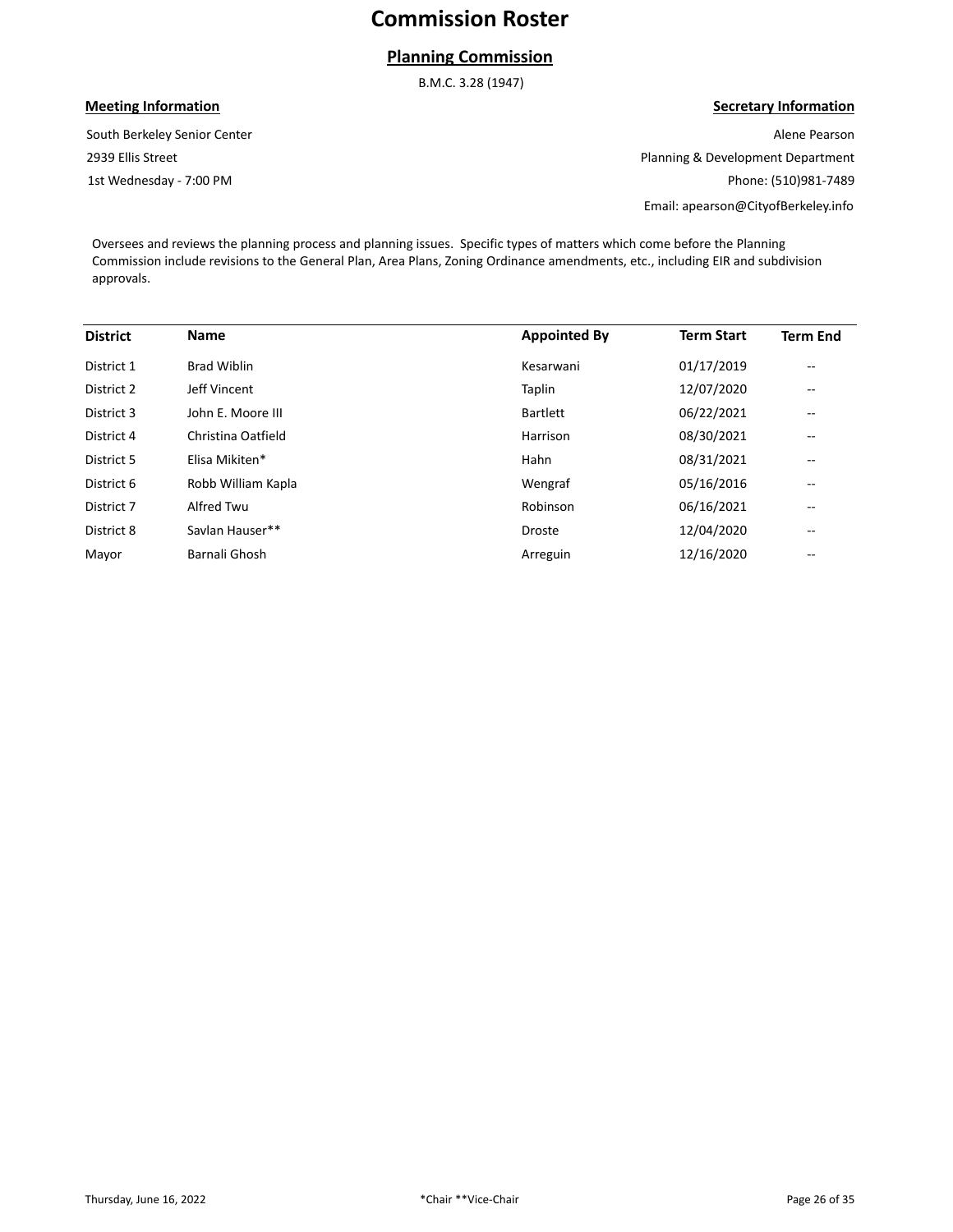## **Police Accountability Board**

Charter Article XVIII

#### **Meeting Information**

TBD TBD

TBD

**Secretary Information** Katherine Lee Office of the Director of Police Accountability

Phone: (510)981-4960

Promotes public trust through independent, objective, civilian oversight of the Berkeley Police Department, provides community participation in setting and reviewing Police Department policies, practices, and procedures, and provides a means for prompt, impartial and fair investigation of complaints brought by members of the public against sworn employees of the Berkeley Police Department.

| <b>District</b> | <b>Name</b>        | <b>Appointed By</b> | <b>Term Start</b> | <b>Term End</b>          |
|-----------------|--------------------|---------------------|-------------------|--------------------------|
| Alternate       | Elisa Batista      | Council             | 07/13/2021        | $\overline{\phantom{a}}$ |
| District 1      | Cheryl Y. Owens    | Kesarwani           | 06/01/2021        | --                       |
| District 2      | Regina Harris      | Taplin              | 06/01/2021        | $- -$                    |
| District 3      | John E. Moore III  | <b>Bartlett</b>     | 06/01/2021        | --                       |
| District 4      | Kitty Calavita     | Harrison            | 06/01/2021        | --                       |
| District 5      | Michael Chang*     | Hahn                | 06/01/2021        | --                       |
| District 6      | Juliet Leftwich    | Wengraf             | 06/01/2021        | $- -$                    |
| District 7      | Nathan Mizell**    | Robinson            | 06/01/2021        | --                       |
| District 8      | Deborah G. Levine  | <b>Droste</b>       | 06/01/2021        | --                       |
| Mayor           | Ismail Jomo Ramsey | Arreguin            | 06/01/2021        | --                       |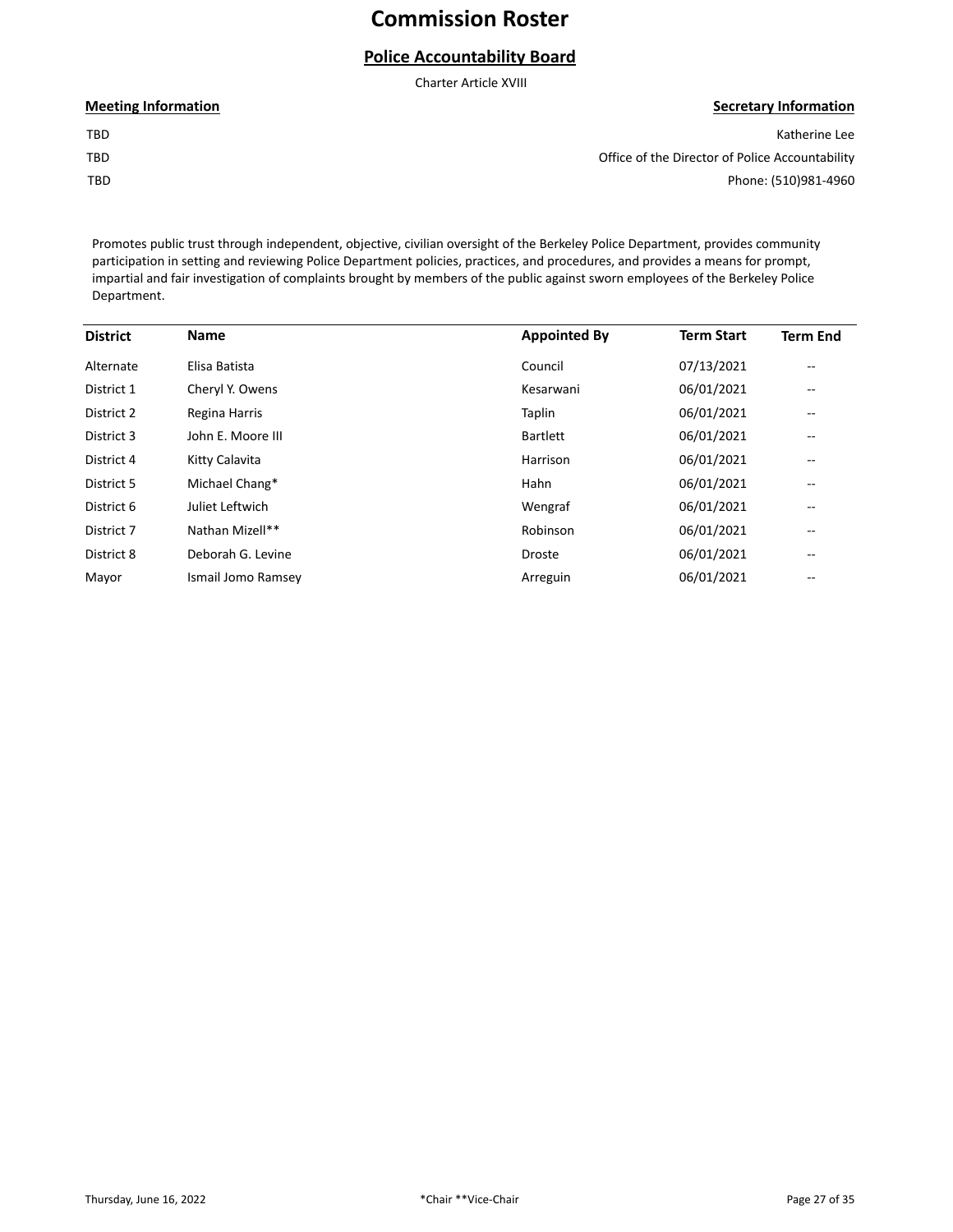## **Public Works Commission**

Resolution Nos. 55,750-N.S.(2/19/91), 56,765-N.S.

### **Meeting Information**

1st Thursday - 7:00 PM 1326 Allston Way, Willow Room Corporation Yard, Ratcliff Building

#### **Secretary Information**

Joe Enke Public Works Department Phone: (510)981-6411 Email: jenke@cityofberkeley.info

Advises the Council on maintenance, repair and capital improvement of streets, sidewalks, sanitary sewers, storm drains, City buildings, communication systems, vehicles and equipment, and undergrounding of utilities.

| <b>District</b> | <b>Name</b>          | <b>Appointed By</b> | <b>Term Start</b> | <b>Term End</b>          |
|-----------------|----------------------|---------------------|-------------------|--------------------------|
| District 1      | Jacqueline Erbe      | Kesarwani           | 01/31/2019        | $\overline{\phantom{m}}$ |
| District 2      | Matthew Freiberg     | Moore               | 07/02/2015        | $\overline{\phantom{m}}$ |
| District 3      | Vacant               | <b>Bartlett</b>     |                   | $-$                      |
| District 4      | <b>Bryce Nesbitt</b> | Harrison            | 11/14/2019        | $\overline{\phantom{m}}$ |
| District 5      | John Hitchen**       | Hahn                | 02/06/2017        | $\overline{\phantom{m}}$ |
| District 6      | Sachu Constantine    | Wengraf             | 10/22/2018        | $\overline{\phantom{m}}$ |
| District 8      | Vacant               | <b>Droste</b>       |                   | $\qquad \qquad -$        |
| Mayor           | Vacant               | Arreguin            |                   | $\qquad \qquad -$        |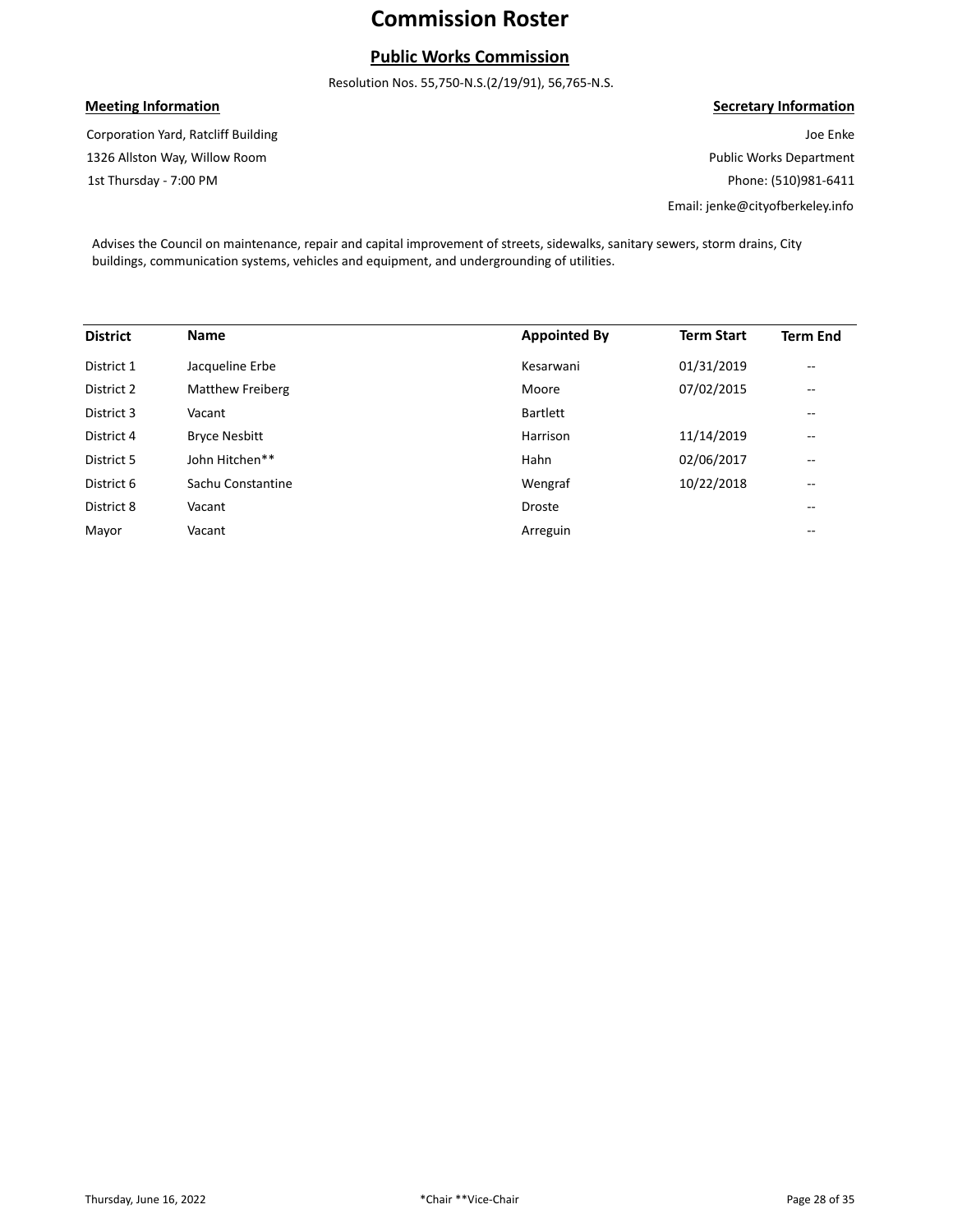## **Reimagining Public Safety Task Force**

Resolution No. 69,695–N.S.

| <b>Meeting Information</b> |  |
|----------------------------|--|
| TBD                        |  |
| TBD                        |  |
| TBD                        |  |

#### **Secretary Information**

LaTanya Bellow / Shamika Cole City Manager's Office Phone: (510) 981-7012

Email: manager@cityofberkeley.info

To address community health and safety; to provide research and engagement to define a holistic, anti-racist approach to community safety, including a review and analysis of emerging models, programs and practices that could be applied in Berkeley; and to recommend a new, community-centered safety paradigm as a foundation for deep and lasting change, grounded in the principles of Reduce, Improve and Reinvest as proposed by the National Institute for Criminal Justice Reform. Members to be appointed by the Mayor and Council, the Mental Health, Youth, and Police Review Commissions, and, subject to confirmation by the City Council, one representative to be appointed by the Associated Students of the University of California (ASUC) External Affairs Vice President, one by the Berkeley Community Safety Coalition (BCSC) Steering Committee, and three (3) additional members to be appointed "At-Large" by the Task Force.

| <b>District</b> | <b>Name</b>         | <b>Appointed By</b>                | <b>Term Start</b> | <b>Term End</b> |
|-----------------|---------------------|------------------------------------|-------------------|-----------------|
|                 | Alecia Harger       | <b>ASUC</b>                        | 01/26/2021        |                 |
|                 | <b>Edward Opton</b> | <b>Mental Health</b><br>Commission | 01/28/2021        |                 |
|                 | Nathan Mizell*      | <b>Police Review</b><br>Commission | 01/13/2021        |                 |
|                 | Nina Thompson       | <b>Youth Commission</b>            | 09/13/2021        |                 |
|                 | Vacant              | Youth Commission                   |                   |                 |
|                 | Vacant              | <b>BCSC</b>                        |                   |                 |
| At-large        | Frances Ho          | Council                            | 03/09/2021        |                 |
| At-large        | Liza Lutzker        | Council                            | 03/09/2021        |                 |
| District 1      | Dr. Margaret Fine   | Kesarwani                          | 02/01/2021        |                 |
| District 2      | Sarah Abigail Ejigu | Taplin                             | 01/22/2021        |                 |
| District 3      | boona cheema**      | <b>Bartlett</b>                    | 02/01/2021        |                 |
| District 4      | Jamie Crook         | Harrison                           | 10/27/2021        |                 |
| District 5      | Dan Lindheim        | Hahn                               | 01/22/2021        |                 |
| District 6      | La Dell Dangerfield | Wengraf                            | 01/27/2021        |                 |
| District 7      | Barnali Ghosh       | Robinson                           | 01/28/2021        |                 |
| District 8      | Pamela Hyde         | Droste                             | 03/08/2021        |                 |
| Mayor           | Vacant              | Arreguin                           |                   |                 |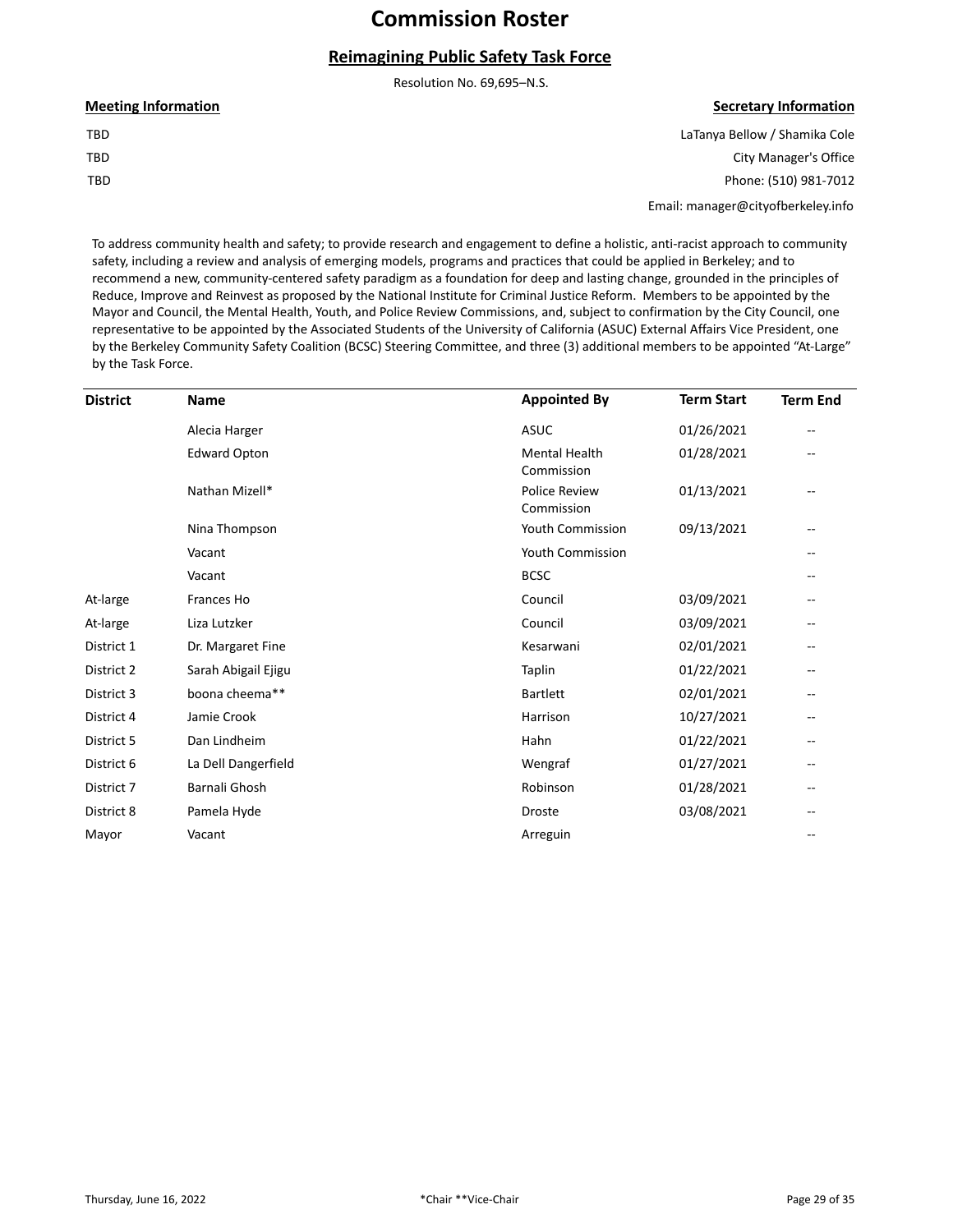## **Solano Avenue BID Advisory Board**

Ordinance No. 6787; Resolution No. 62,389

#### **Meeting Information**

Thousand Oaks Baptist Church (Parlor Room)

1831 Catalina Ave.

3rd Tuesday(odd-numbered months) - 11:00 AM

#### **Secretary Information**

Eleanor Hollander Office of Economic Development Phone: (510)981-7536 Email: EHollander@CityofBerkeley.info

Advises the Council on the expenditure of revenues derived from the levy of assessments, on the classification of businesses and on the method and basis of levying the assessments. All nine members of the Advisory Board shall be owners or designated representatives of businesses that pay assessments in the District as defined in the ordinance.

| <b>District</b> | Name               | <b>Appointed By</b> | <b>Term Start</b> | <b>Term End</b>          |
|-----------------|--------------------|---------------------|-------------------|--------------------------|
| District 1      | Todd Andrew**      | Kesarwani           | 11/01/2019        | $\qquad \qquad -$        |
| District 2      | Vacant             | Taplin              |                   | $- -$                    |
| District 3      | Vacant             | <b>Bartlett</b>     |                   | $- -$                    |
| District 4      | Peggy Smith*       | Harrison            | 05/17/2019        | $- -$                    |
| District 5      | Thuy Nguyen        | Hahn                | 01/26/2021        | $\qquad \qquad -$        |
| District 5      | Vacant             | Hahn                |                   | $- -$                    |
| District 6      | Vacant             | Wengraf             |                   | $\qquad \qquad -$        |
| District 7      | Vacant             | Robinson            |                   | $\qquad \qquad -$        |
| District 8      | Katherine Campbell | <b>Droste</b>       | 02/22/2018        | $\overline{\phantom{m}}$ |
| Mayor           | Vacant             | Arreguin            |                   | $- -$                    |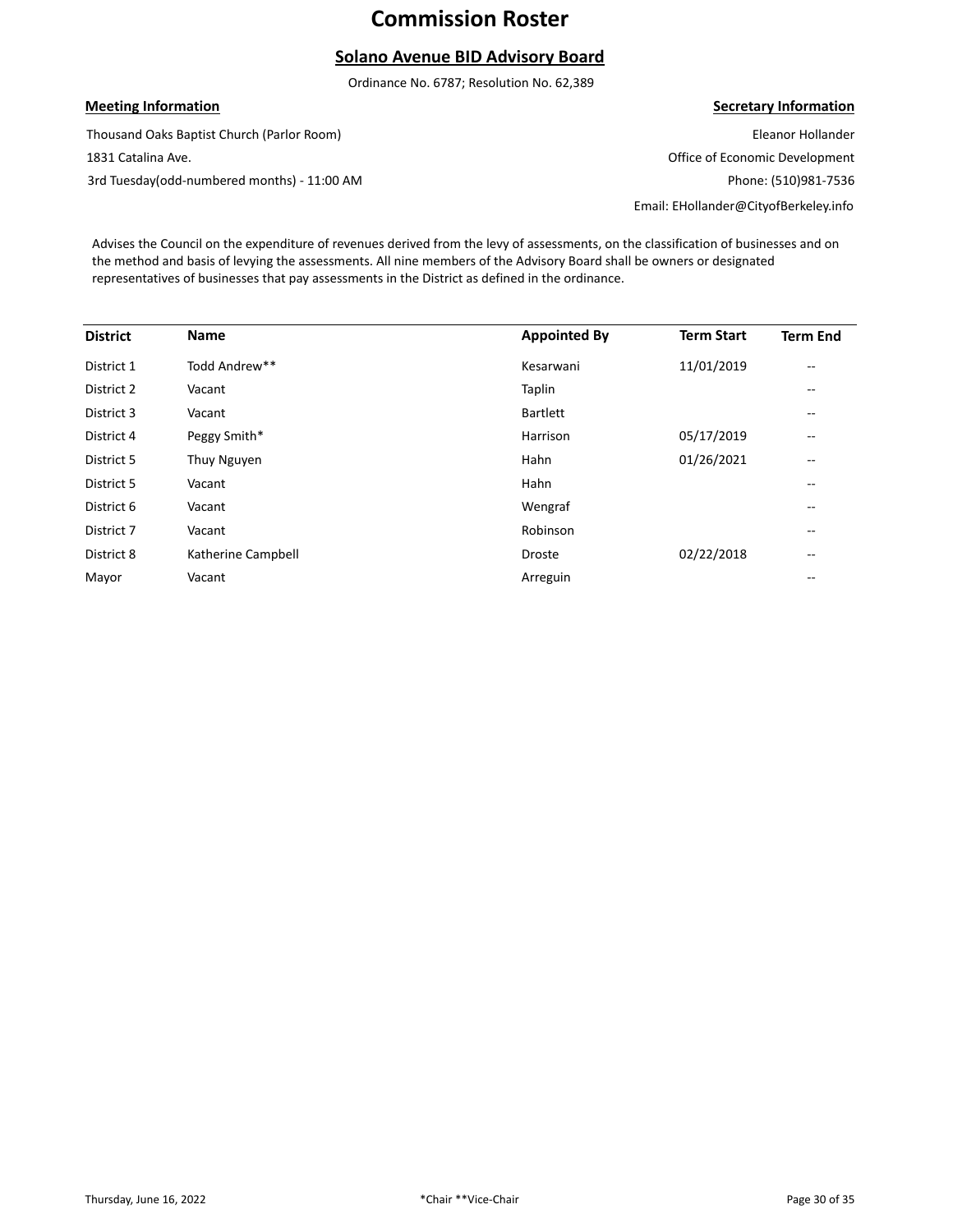#### **Sugar-Sweetened Beverage Product Panel of Experts**

B.M.C. Section 7.72.090 (2014) - INIT

**Meeting Information**

2939 Ellis Street South Berkeley Senior Center

3rd Thursday - 7:00 PM

**Secretary Information**

Roberto Terrones Health, Housing and Community Services Department Phone: (510)981-5324 Email: rterrones@cityofberkeley.info

Makes recommendations on how and to what extent the City should establish and/or fund programs to reduce the consumption of sugar-sweetened beverages in Berkeley and to address the effects of such consumption. Each member of the Panel must: 1) have experience in community-based youth food and nutrition programs; or 2) have experience in school-based food and nutrition programs and be referred by the Berkeley Unified School District; or 3) have experience in early childhood nutrition education; or 4) have experience in researching public health issues or evaluating public health programs related to diabetes, obesity, and sugary drink consumption; or 5) be a licensed medical practitioner.

| <b>District</b> | <b>Name</b>          | <b>Appointed By</b> | <b>Term Start</b> | <b>Term End</b>   |
|-----------------|----------------------|---------------------|-------------------|-------------------|
| District 1      | Xavier Morales       | Maio                | 10/23/2018        | $- -$             |
| District 2      | Michael A. Rodriguez | Taplin              | 05/13/2022        | $- -$             |
| District 3      | Jennifer Browne      | <b>Bartlett</b>     | 03/25/2015        | $\qquad \qquad -$ |
| District 4      | Holly Scheider       | Harrison            | 03/05/2015        | $\qquad \qquad -$ |
| District 5      | Bobbie Rose**        | Capitelli           | 03/09/2015        | $\qquad \qquad -$ |
| District 6      | Pat Crawford         | Wengraf             | 03/16/2015        | $- -$             |
| District 7      | Joyce Moore*         | Worthington         | 03/09/2015        | $- -$             |
| District 8      | Kenneth Hecht        | <b>Droste</b>       | 03/15/2022        | $\qquad \qquad -$ |
| Mayor           | Vacant               | Arreguin            |                   | $- -$             |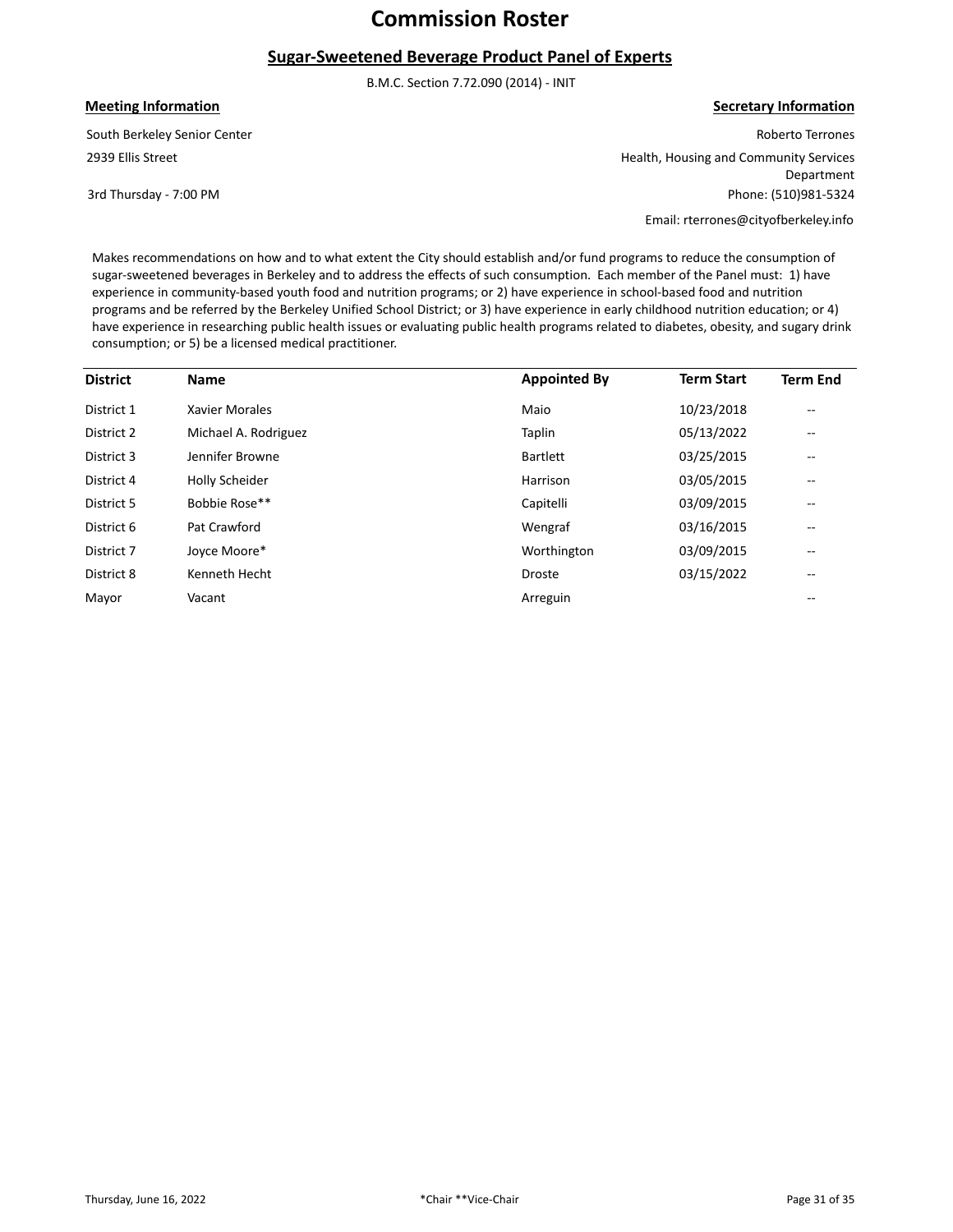## **Transportation Commission**

Resolution Nos. 55,751-N.S., 56,766-N.S.

### **Meeting Information**

3rd Thursday - 7:00 PM 1326 Allston Way City of Berkeley Corporation Yard **Secretary Information**

Farid Javandel Public Works Department Phone: (510)981-7010 Email: fjavandel@cityofberkeley.info

Advises the Council on transportation policies, facilities, and services.

| <b>District</b> | <b>Name</b>           | <b>Appointed By</b> | <b>Term Start</b> | <b>Term End</b> |
|-----------------|-----------------------|---------------------|-------------------|-----------------|
| District 1      | Karen Parolek*        | Maio                | 01/12/2016        | --              |
| District 2      | Kim Walton            | Taplin              | 12/08/2020        | $-$             |
| District 3      | Liza Lutzker          | <b>Bartlett</b>     | 01/13/2022        | --              |
| District 4      | Vacant                | Harrison            |                   | --              |
| District 5      | <b>Beverly Greene</b> | Hahn                | 05/26/2017        | --              |
| District 6      | Anthony Bruzzone      | Wengraf             | 01/03/2017        | --              |
| District 7      | Kate Gosselin         | Robinson            | 02/17/2021        | --              |
| District 7      | Vacant                | Robinson            |                   | --              |
| District 8      | Adrian Leung          | <b>Droste</b>       | 04/16/2021        | $-$             |
| Mayor           | Barnali Ghosh         | <b>Bates</b>        | 03/04/2015        | --              |
|                 |                       |                     |                   |                 |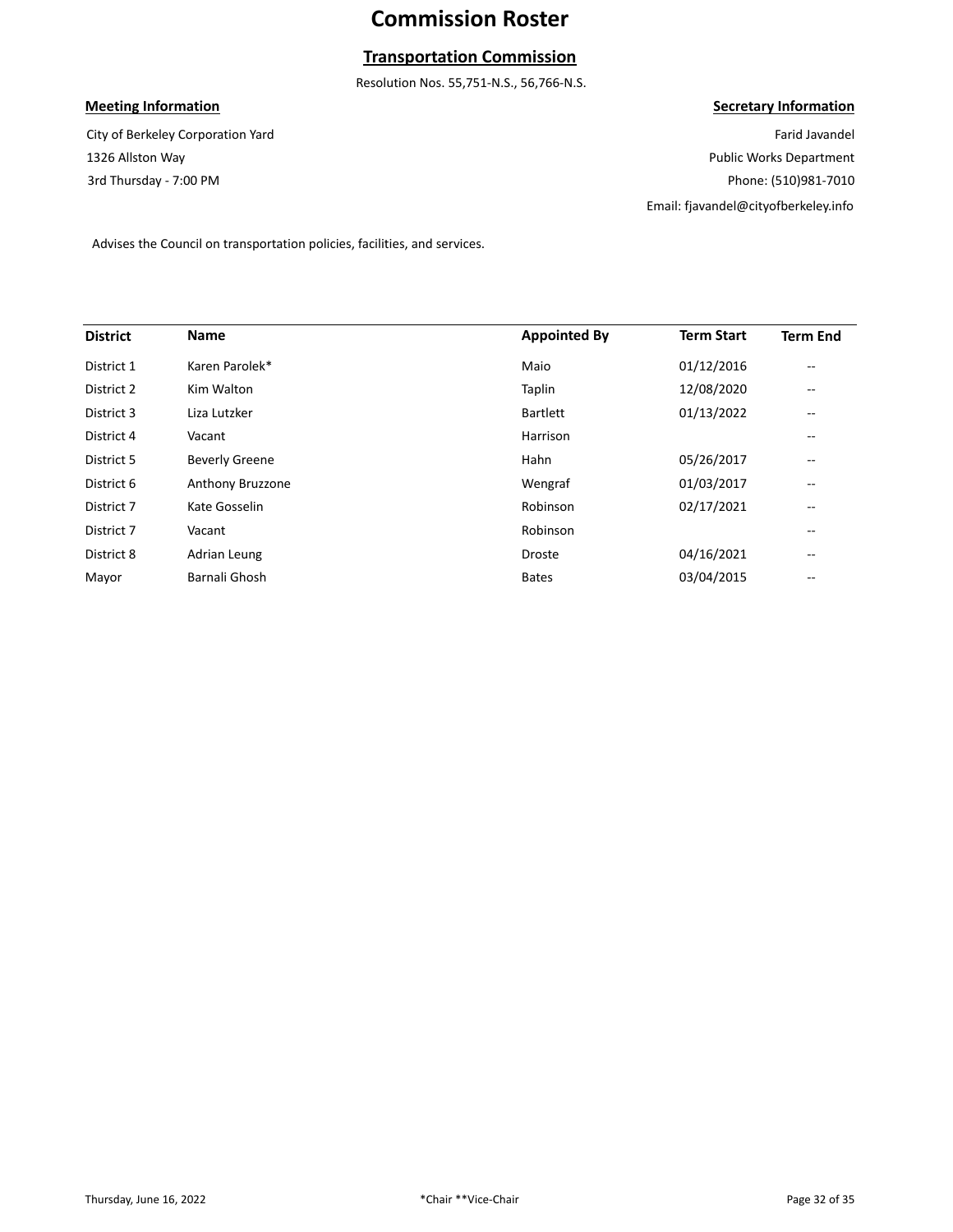### **Youth Commission**

B.M.C. 3.42 (1976)

#### **Meeting Information**

Martin Luther King Jr. Youth Services Center

1730 Oregon Street

2nd Monday - 6:30 PM

## **Secretary Information**

Ginsi Bryant Parks, Recreation, & Waterfront Department Phone: (510)981-6671

Email: gbryant@CityofBerkely.info

Identifies the needs of youth, reviews and recommends youth services and programs. Each Councilmember appoints one member and the School Board appoints nine members for a total of eighteen. Terms are for one year with no member serving more than four consecutive terms. Desirable criteria: members be residents of the city, between the ages of 12-25, and at least half be junior or high school students.

| <b>District</b> | Name                     | <b>Appointed By</b> | <b>Term Start</b> | <b>Term End</b>          |
|-----------------|--------------------------|---------------------|-------------------|--------------------------|
| <b>BUSD</b>     | Annabel Jay              | Leyva-Cutler        | 10/16/2020        | $\overline{\phantom{m}}$ |
| <b>BUSD</b>     | Kahlil Larry Powell**    | <b>Brown</b>        | 02/05/2021        | $\overline{\phantom{m}}$ |
| <b>BUSD</b>     | Max Schlosberg           | <b>BUSD</b>         | 02/21/2019        | $\overline{\phantom{m}}$ |
| <b>BUSD</b>     | Nicholas Sanders         | <b>Babitt</b>       | 04/28/2021        | $\overline{\phantom{m}}$ |
| <b>BUSD</b>     | Nina Thompson*           | <b>BUSD</b>         | 03/25/2021        | $\overline{\phantom{m}}$ |
| <b>BUSD</b>     | Vacant                   | <b>BUSD</b>         |                   | $\overline{\phantom{m}}$ |
| <b>BUSD</b>     | Vacant                   | Alper               |                   | $\overline{\phantom{m}}$ |
| <b>BUSD</b>     | Vacant                   | Vasudeo             |                   | $\overline{\phantom{m}}$ |
| District 1      | Vacant                   | Kesarwani           |                   | --                       |
| District 2      | Vacant                   | Taplin              |                   | --                       |
| District 3      | Vacant                   | <b>Bartlett</b>     |                   | --                       |
| District 4      | Vacant                   | Harrison            |                   | --                       |
| District 5      | Abigail Lamoreaux        | Hahn                | 12/23/2020        | --                       |
| District 6      | Samuel Kaplan-Pettus     | Wengraf             | 03/28/2019        | --                       |
| District 7      | Anjani Chokkalingam      | Robinson            | 03/21/2022        | --                       |
| District 8      | Vacant                   | Droste              |                   | $-$                      |
| Mayor           | Hannah Slattery-Weisberg | Arreguin            | 10/08/2021        | $-$                      |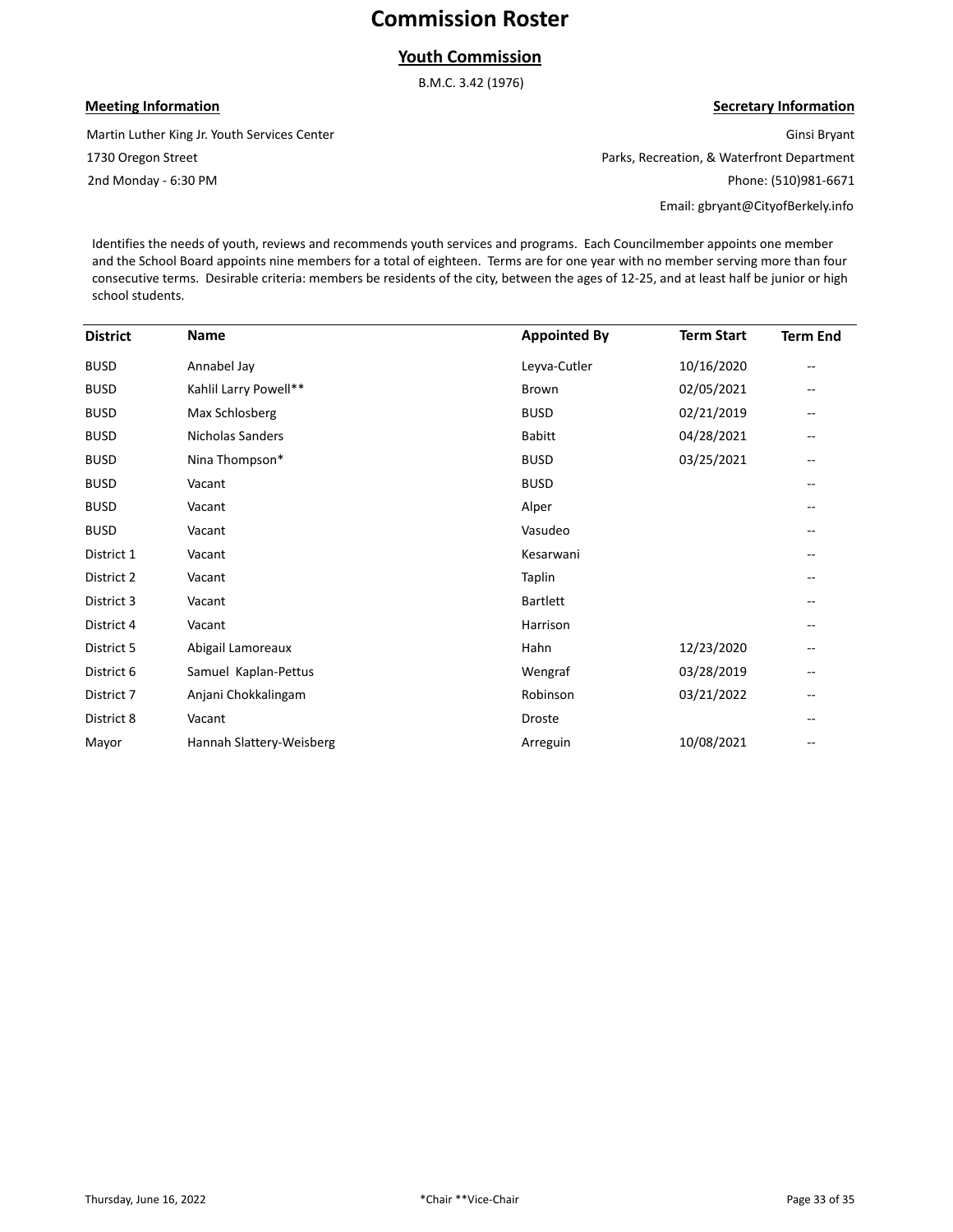### **Zero Waste Commission**

B.M.C. 3.40 (1972)

#### **Meeting Information**

4th Monday - 7:00 PM 1326 Allston Way City of Berkeley Corporation Yard

#### **Secretary Information**

Heidi Obermeit Public Works Department Phone: (510)981-6357

Email: hobermeit@CityofBerkeley.info

The Commission is responsible for making recommendations on City solid waste policy and goals, including commercial and residential garbage and recycling services, budgets, and other decisions relating to solid waste in the City of Berkeley. Council shall appoint one of its members as liaison. In February 2006 the City Council changed the Commission's name from the Solid Waste Management Commission to the Zero Waste Commission.

| <b>District</b> | <b>Name</b>                      | <b>Appointed By</b> | <b>Term Start</b> | <b>Term End</b>   |
|-----------------|----------------------------------|---------------------|-------------------|-------------------|
| District 1      | Steven Sherman**                 | Kesarwani           | 05/06/2021        | $\qquad \qquad -$ |
| District 2      | Rachel Doughty                   | Taplin              | 12/23/2020        | --                |
| District 3      | Antoinette Stein                 | <b>Bartlett</b>     | 07/11/2018        | --                |
| District 4      | Samantha Nelson                  | Harrison            | 04/25/2022        | --                |
| District 5      | Christienne de Tournay Birkhahn* | Hahn                | 02/23/2017        | --                |
| District 6      | Sandra Curtis                    | Wengraf             | 04/06/2021        | $\qquad \qquad -$ |
| District 7      | Vacant                           | Robinson            |                   | $- -$             |
| District 8      | Vacant                           | <b>Droste</b>       |                   | --                |
| Mayor           | Vacant                           | Arreguin            |                   | $- -$             |